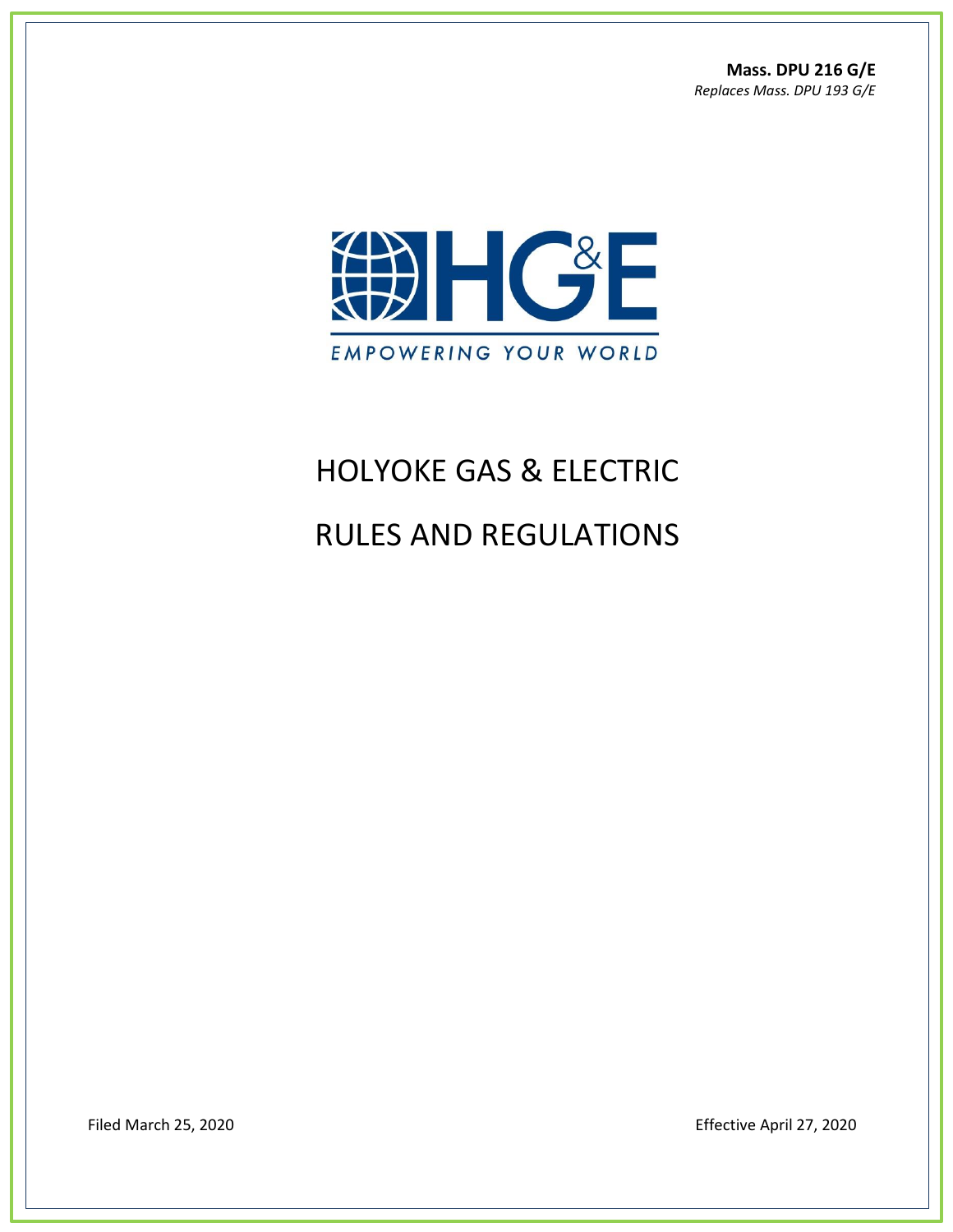

| <b>Table of Contents</b>             |                                                 | <b>Page Number</b> |
|--------------------------------------|-------------------------------------------------|--------------------|
| Overview                             |                                                 | 3                  |
| <b>Section One: Customer Service</b> |                                                 | 3                  |
|                                      | <b>Application for Service</b>                  | 3                  |
|                                      | Start, Stop, or Move Service                    | 4                  |
|                                      | <b>Authorized Personnel</b>                     | 6                  |
|                                      | Deposits                                        | 6                  |
|                                      | Bankruptcy                                      | 8                  |
|                                      | Fees                                            | 8                  |
|                                      | <b>Meter Reading</b>                            | 8                  |
|                                      | <b>Billing</b>                                  | 9                  |
|                                      | <b>Limitations of Liability</b>                 | 11                 |
|                                      | Incentive & Discount Programs                   | 12                 |
|                                      | Section Two: Gas                                | 14                 |
|                                      | <b>Classifications of Gas Service</b>           | 14                 |
|                                      | Installations                                   | 15                 |
|                                      | <b>Gas Metering</b>                             | 17                 |
|                                      | <b>Customer Gas Equipment</b>                   | 18                 |
|                                      | <b>Appliance Repair Policy</b>                  | 18                 |
|                                      | Sale of Appliances                              | 18                 |
|                                      | Gas Leaks                                       | 18                 |
| <b>Section Three: Electric</b>       |                                                 | 19                 |
|                                      | <b>Classifications of Electric Service</b>      | 19                 |
|                                      | Voltage                                         | 22                 |
|                                      | <b>Electric Metering</b>                        | 23                 |
|                                      | <b>Customer Electric Equipment &amp; Wiring</b> | 25                 |
|                                      | Motors                                          | 26                 |
|                                      | <b>Contract Lighting</b>                        | 26                 |
|                                      | <b>Surge Protection</b>                         | 27                 |
|                                      | Connection Charges - New Service                | 27                 |
|                                      | Alternate Electric Energy Sources               | 27                 |
|                                      | Power Outages & Concerns                        | 28                 |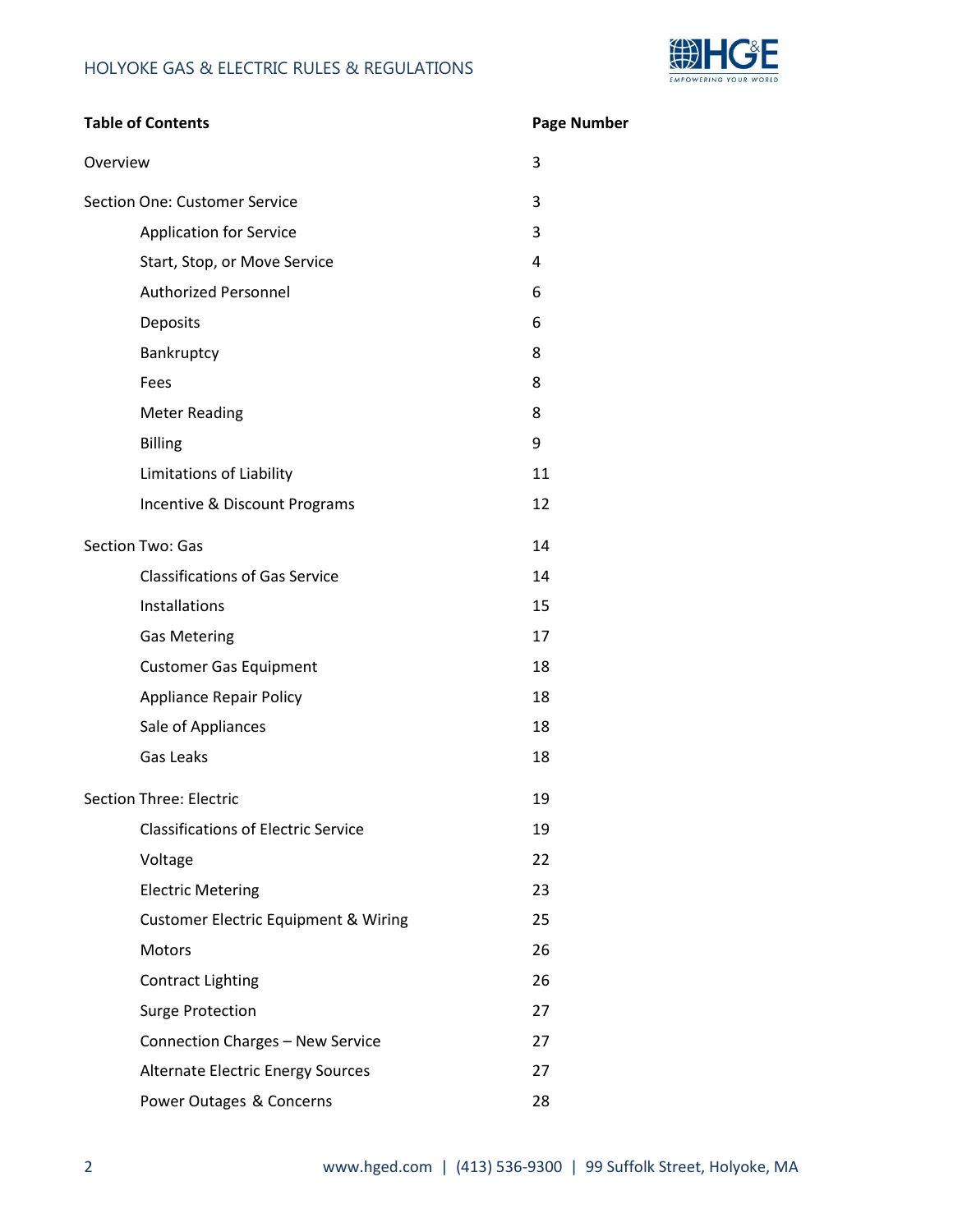

# **Overview**

These Rules and Regulations are applicable to and made a part of all service classifications. This applies to all customers, or potential customers, requiring electric and/or gas service within the franchise area of The City of Holyoke Gas and Electric Department, hereinafter referred to as HG&E. Any terms and conditions that are inconsistent with any specific provisions of any service classification shall not apply.

# **Section One: Customer Service**

## **Application for Service**

Application for service must be made either in person at the Main Office of HG&E, 99 Suffolk Street, Holyoke, MA, or electronically at www.hged.com. Service will be initiated, in most cases, within 48 hours after receipt of all information required.

Applicants for service must present the following:

- 1. Complete application for service.
- 2. Payment for any previous account balances. Please note you may be responsible for unpaid liens.
- 3. Two (2) forms of valid identification, with one being a photo.
	- a. State Identification Card
	- b. Social Security Card
	- c. Driver's License
	- d. Passport
	- e. Birth Certificate
- 4. A deposit may be required after a review of all available credit information.
- 5. Evidence of authority:
	- a. Residential Rental Property: applicants must provide a lease or rental agreement.
	- b. Homeowners: purchase and sale agreement.
	- c. Commercial Property: depending on how the account is set up, applicants must provide any one of the following,
		- i. For accounts where the application is signed by the individual whose name appears on the deed, the applicant must provide a copy of the deed.
		- ii. For accounts where the application is a Doing Business As (DBA), the applicant must provide a Business Certificate or Certificate of Occupancy.
		- iii. For accounts where the application is a Limited Liability Corporation (LLC) or Incorporated (Inc), the applicant must provide a Certificate of Organization.

If a person, other than the customer of record, begins to use service without first notifying HG&E in person, and allowing HG&E personnel to read the meter, such person will be considered a customer and held financially responsible for the amount due for service from the date on which the previous customer terminated service or the date on which such person first began to take service, whichever is later. HG&E will calculate this amount based on reasonable verification of the date on which such person became a customer. Once HG&E finds use by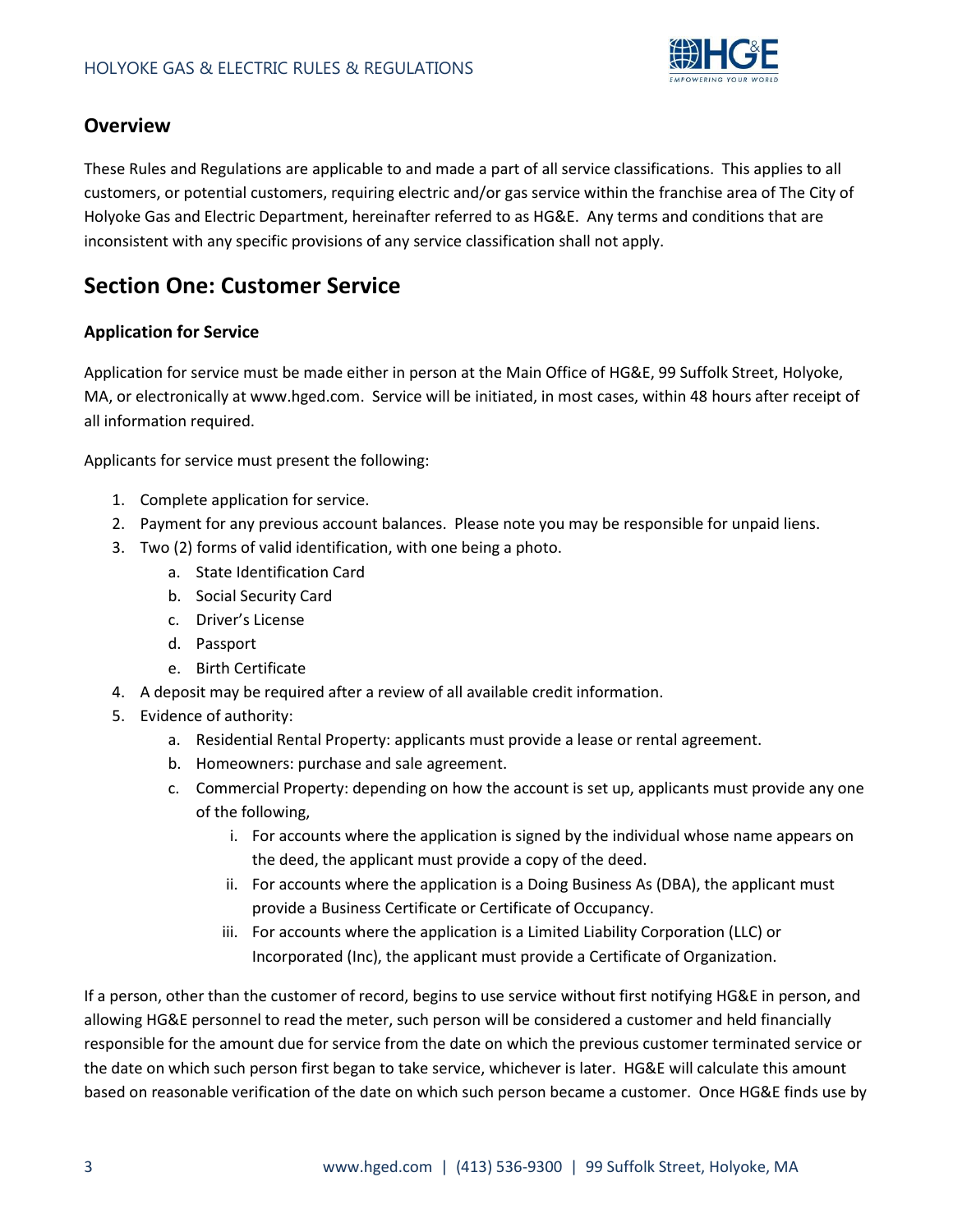

a non-customer, HG&E will terminate service until the new customer completes an application and pays for such calculated use. HG&E reserves the right to refuse service, at any location, to an applicant who is indebted to HG&E for any service furnished to such applicant; however, HG&E shall commence service if the applicant has paid the past due balance and completed all required paperwork.

The customer, having entire control of equipment beyond the meter, is responsible for any leakage, waste, or theft of gas or electric which may occur after it has left the meter. In situations where metered supply is not exclusive to a tenant, the tenant's landlord will be the customer of record under this section.

When a customer applies for service, HG&E will give the customer a description of the rates available and will provide the customer details on the most applicable rate available based on the customer's description of the service characteristics. If HG&E is subsequently notified by a customer of a change of the customer's service characteristics, the most applicable rate will be given to that customer; however, responsibility for selecting the most applicable rate remains the sole responsibility of the customer, subject to the provisions of the Schedule of Rates. HG&E will not be liable for any claim that service provided to any customer might have been less expensive or more advantageous to such customer if supplied under a different rate. Unless specifically stated to the contrary, all rates are based on the supply of service to the customer throughout the twelve (12) months of the year and are not subject to change more than once in a twelve (12) month period.

#### **Start, Stop, or Move Service**

- 1. Start Service:
	- a. Activate an existing electric or natural gas service: If your new location previously received electric or natural gas service from HG&E, already has a meter and qualifies for restoration of service, visit our Main Office during normal business hours, or electronically at www.hged.com. New customers will need to supply two valid forms of identification, including a government issued form of photo identification (see Application for Service). You also will be required to sign an application form. A deposit may be required based on available credit information.
	- b. Install a new service: See Gas Section (Page 17) or Electric Section (Page 22).
- 2. Stop Service:
	- a. Terminating service is as easy as giving HG&E Customer Service a call at (413) 536-9300, option 2, visiting the Main Office, or electronically at www.hged.com. We do require 24 hour notice to terminate service. Please note that only the customer of record can terminate service. We will verify your personal information prior to terminating any account. Customers are responsible for all energy consumed until we have been notified to terminate service and we have been provided access to the meters.
	- b. HG&E reserves the right to refuse or discontinue service under the following conditions, and in accordance with and subject to applicable statutes, and duly adopted regulations of the Department of Public Utilities of the Commonwealth of Massachusetts, as in effect from time to time:
		- i. if any bills for service or for charges in contracts for the extension of service are in arrears where equitable payment arrangements cannot be made for such arrearages,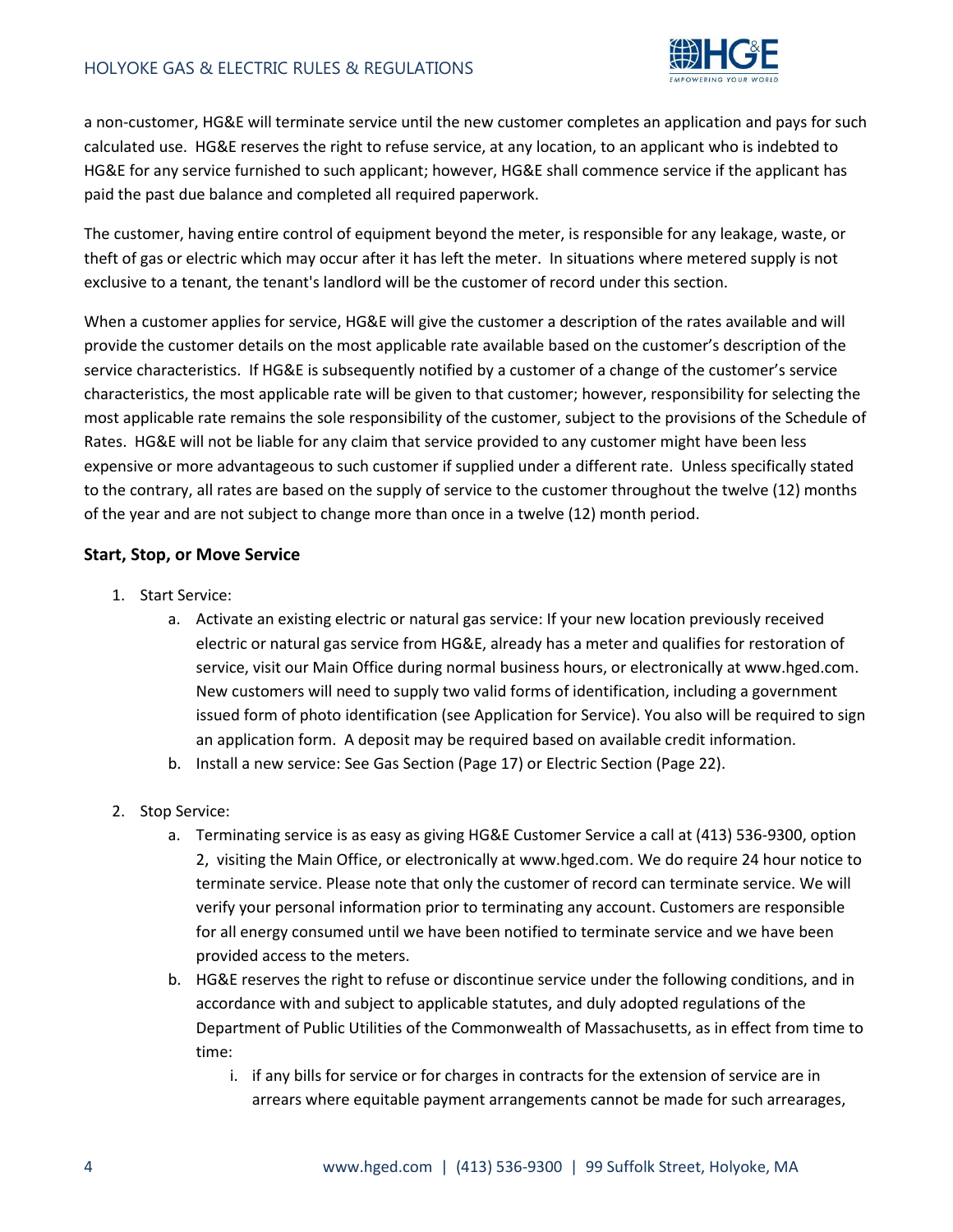

- ii. if the customer fails to comply with the ordinances or regulations of duly constituted authorities or of the National Board of Fire Underwriters, or fails to supply at their expense proper certificates of compliance with such ordinances or regulations at HG&E's request,
- iii. if prior indebtedness of a customer for the same class of service at the same or another location is not paid in full before service is established, or equitable payment arrangements are not established,
- iv. if a former customer who is indebted to the company attempts by fraud to obtain service, until such time as payment or equitable payment arrangement is made for all money said customer owes HG&E,
- v. if a successor to a customer subject to a contract for the extension of service refuses to pay the amount required thereunder,
- vi. if HG&E determines that an unsafe operating condition exists or develops, or
- vii. if a gas moratorium exists and the service would not qualify for restoration of service.
- c. HG&E, upon reasonable notice, may discontinue service for the following reasons:
	- i. for any purpose of making non-emergency permanent or temporary repairs, changes, or improvements in any part of its system,
	- ii. for compliance in good faith with any government order or directive,
	- iii. any of the following acts or omissions on the part of the customer:
		- 1. Non-payment of a valid bill for service furnished at a present or previous location,
		- 2. Customer moves from the premise, unless customer requests that service be continued,
		- 3. Service is provided to others (sub-metering),
		- 4. Failure to provide payment as provided for in these terms and conditions,
		- 5. The customer's installation poses a potential hazard to life or property, or
		- 6. Customer refuses reasonable access to HG&E's employees
- d. HG&E may discontinue service immediately for the following reasons:
	- i. for any purpose of making emergency permanent or temporary repairs in any part of its system,
	- ii. Tampering with any facility of HG&E,
	- iii. Connecting and operating equipment in a manner so as to produce disturbing effects on the service of HG&E or other customers, or
	- iv. The customer's installation poses an immediate hazard to life or property
- 3. Move Service: If you will be moving from one location to a new location within HG&E's service territory, please visit the Main Office or electronically at www.hged.com. Customers will need to supply two valid forms of identification, including a government issued form of photo identification (see Application for Service). An additional deposit may be required based on customer credit history.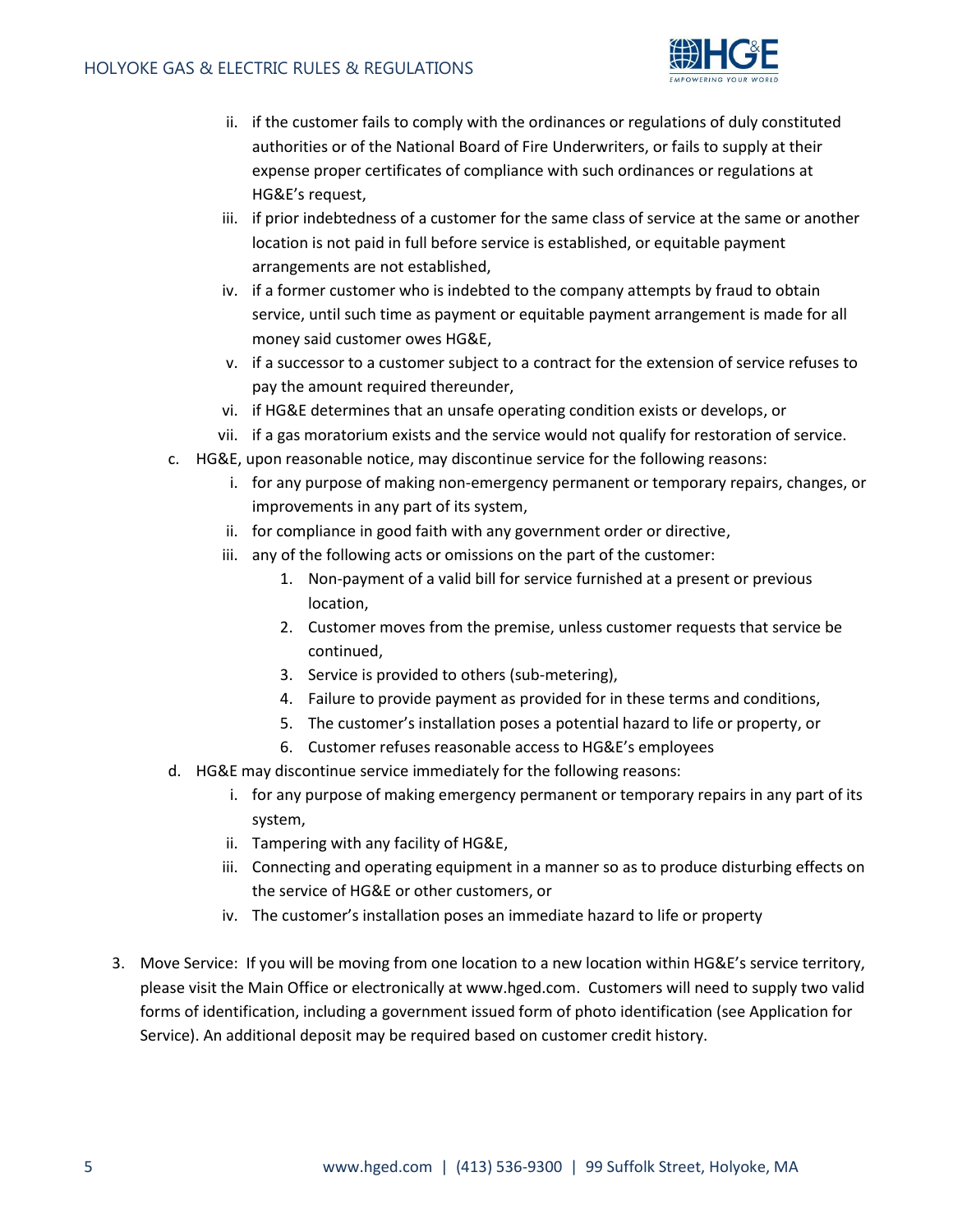

### **Authorized Personnel**

Service to any customer shall not be turned on or off by anyone other than an authorized agent of HG&E. This applies to all classes of service, including, but not limited to, residential, commercial, and industrial.

HG&E employees or agents authorized to enter upon a customer's premise are provided with identification cards, which will be shown upon request. Customers are advised not to admit to their premises anyone claiming to represent HG&E, unless they can produce a proper identification card.

## **Deposits**

Any required deposit shall be determined in accordance with regulations set forth by the Massachusetts Department of Public Utilities (DPU) and Massachusetts General Laws, Charter 164, Section 58A and may be equivalent to the total of the three (3) highest estimated billings for a twelve (12) month period.

Deposits shall be held on an account until the account is terminated and will then be refunded to the customer of record. Deposits retained for more than six (6) months will accrue interest per Massachusetts General Laws, Chapter 164, Section 58A.

#### Deposits for **Starting** Service

#### **Residential** Customer Deposit:

- A deposit may be required for residential customers who are non-homeowners. Deposits may also be required from homeowners if credit history is poor.
- New-service applicants who pose no credit risk, Green Light returned on the ONLINE Utility Exchange, will be charged no deposit.
- New-service applicants who pose minimal risk, Yellow Light returned on the ONLINE Utility Exchange, will be charged a deposit of \$125.00.
- New-service applicants who pose substantial credit risk, Red Light returned on the ONLINE Utility Exchange, will be charged a deposit of \$300.00
- If service has been shut off due to non-payment, should a new customer come in to sign up for service and has been living at the said address per previous lease agreement or has had bad credit history on a previous account, the deposit will be equivalent to the total of the average of the three (3) highest estimated billings for a twelve (12) month period.
- A service applicant who provides a social security number that is returned as deceased, non-issued, belonging to a person under the age of 18, or belonging to a person other than the applicant, or is fraudulent, shall be required to provide a valid social security number as well as additional proof of identity (i.e. valid driver's license, Social Security Card, etc.) before service will be activated.
- HG&E cannot demand that an applicant provide their social security number as a requirement for service. However, it is our policy that applicants who refuse to provide their social security number pose a greater credit risk and shall be charged the maximum deposit.
- Existing customers who move and did not have a deposit on file and have a bad payment history will be charged \$300.00.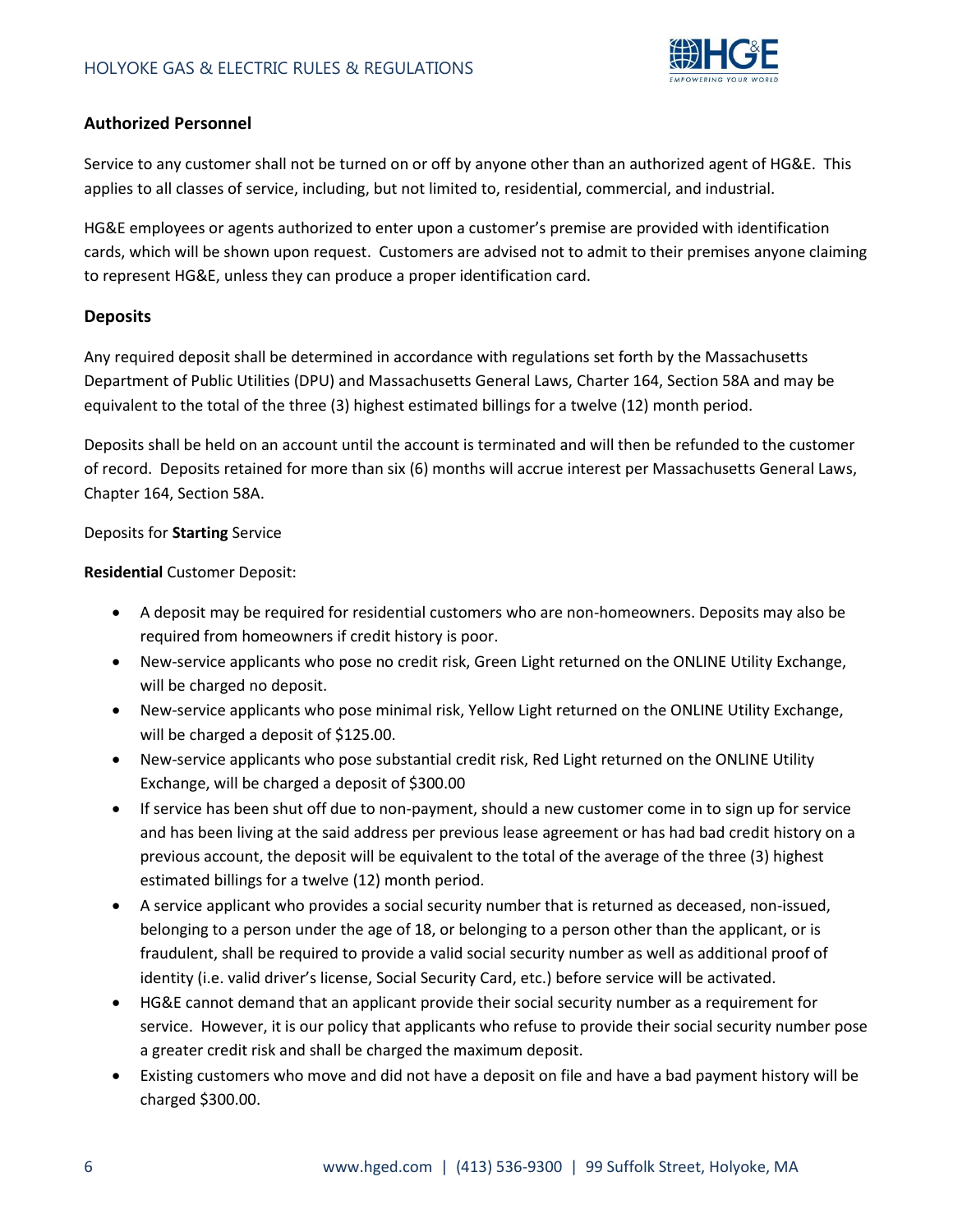

These deposits must be paid prior to receiving service. All deposits must be paid in cash, or by a money order, before new service will be authorized. Deposits may not be paid with a credit card unless the customer has been billed for the deposit amount.

**Commercial** Customer Deposit:

- Payment of deposit required to begin service.
- The deposit amount is equal to the total of the three highest estimated billings for a twelve month period or estimated billing at the same or a comparable commercial service address for the previous 12 months.
- The deposit will be held on account until the account is terminated, and will be refunded to the customer of record.
- Consideration on deposits will be given if the customer opts for one of the following alternatives: 1) The application for the commercial account is signed by the individual whose name appears on the deed for the property; 2) the customer enrolls in auto payment arrangement, however, any default on an auto payment arrangement shall require a deposit to continue service; 3) the customer has existing deposits with HG&E for other accounts, that in the sole opinion of the Customer Service Supervisor are deemed sufficient to cover the new account, and the customer gives HG&E an acceptable pledge of existing deposits, or surety bond for all accounts.

#### **Getting Your Deposit Waived**

Residential customers may be eligible to have their deposit waived with:

- Favorable result from ONLINE Utility Exchange report.
- City of Holyoke Gas & Electric (HG&E) Account History:

HG&E will waive your deposit if you have a City of Holyoke Gas & Electric account history and a record of satisfactory compliance.

Account must show:

- No disconnections for non-payment,
- No late payments,
- No outstanding balances, and
- 12 months of consecutive service

#### **Getting Your Deposit Refunded**

HG&E will refund your deposit to your account, including interest earned, when you discontinue service. HG&E deposit will be refunded in the month after compliance with the following:

The total balance due has been paid, and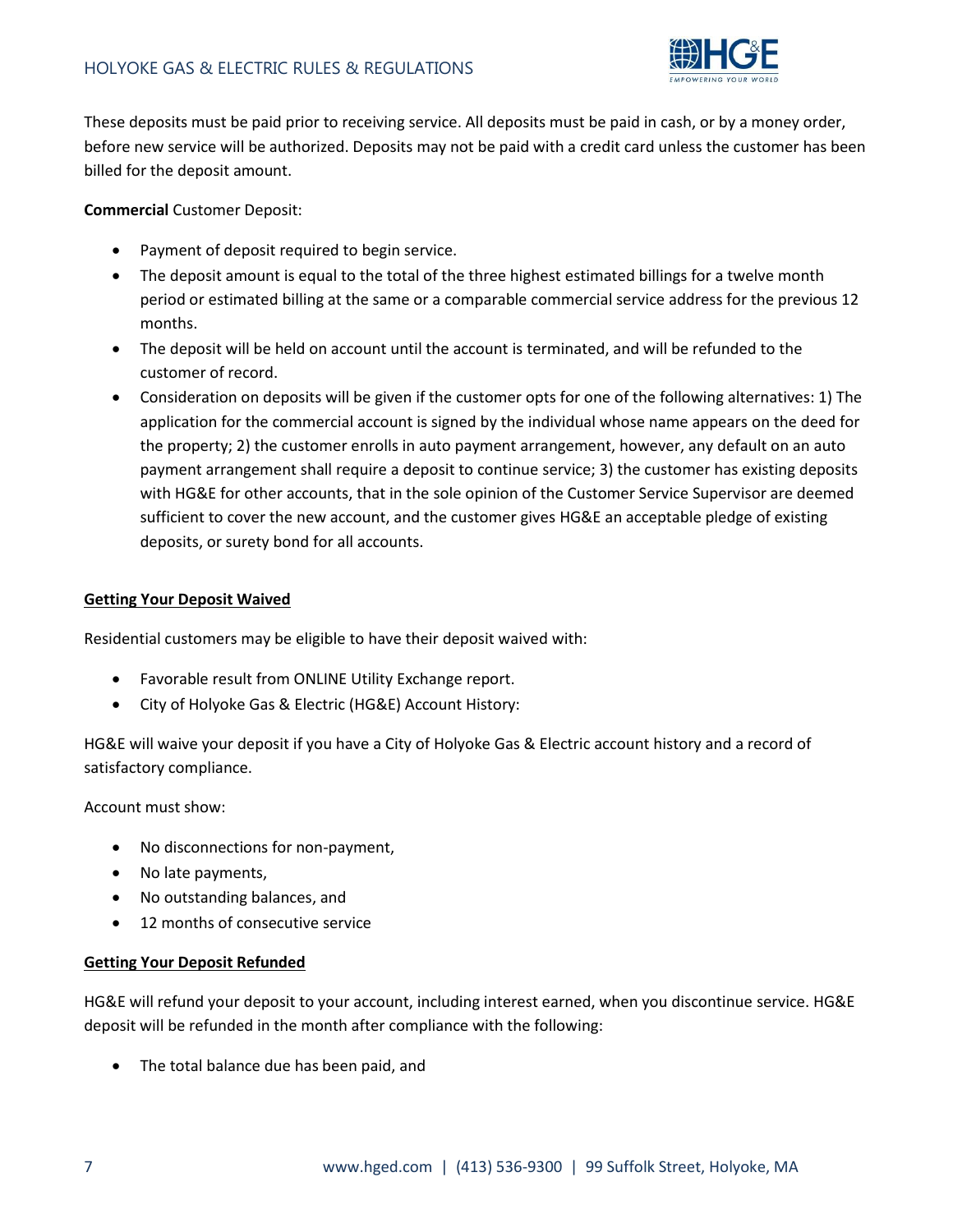

 Residential customers with **one year of good payment** history may request to have their deposit returned if a record of satisfactory compliance with **Customer Payment Standards**.

#### **Bankruptcy**

It is the policy of HG&E within 21 days after the date of the order for relief, that a customer that has filed bankruptcy furnish adequate assurance of payment, in the form of a deposit in accordance with Section 366 of the Bankruptcy Code and Massachusetts General Laws c. 164, SS 58A. A sufficient deposit to secure the payment for gas or electricity in the amount of 3 months estimated payments will be required.

#### **Fees**

A fee of \$30.00 per meter will be charged to all customer classes for the initiation of service. This charge will be placed on the first bill. In the event that HG&E has to make more than one trip to access a property for a turn on/off, a trip charge equal to the first 30 minutes of the applicable service rate will apply for each extra trip.

A fee of \$25.00 will be charged to any customer after a first returned check for insufficient funds. There is no charge for the first offense. This charge also applies to Auto Pay customers. Auto Pay customers will be removed from Auto Pay after a second offense.

#### **Meter Reading**

- 1. Estimated Billing: A reading obtained from either a HG&E remote meter reading system or from a physical visit from an HG&E representative is considered an actual read. HG&E shall obtain a physical meter reading from an HG&E representative at least once every three (3) years. If HG&E is unable to read the meter when scheduled for any reason, or if the meter for any reason fails to register the correct amount of gas and/or electricity supplied or the correct demand of any customer for a period of time, HG&E shall make a reasonable estimate of the consumption of gas and/or electricity during those months when the meter is not read, based on available data, and such estimated bills shall be payable as rendered.
- 2. Access to Meters: A properly identified and authorized representative of HG&E shall have the right to gain access at all reasonable times and intervals, including using the services of a locksmith for the purpose of reading, installing, examining, testing, repairing, replacing, or removing HG&E meters, meter reading devices, wires, or other electrical equipment and appliances, or of discontinuing service, in accordance with Mass General Law Chapter 164, Section 116, Mass DPU regulations, and HG&E policy, and the customer shall not prevent or hinder HG&E's access.
- 3. There are situations that require HG&E to enter a premise in order to obtain a meter reading, initiate or terminate gas or electric service, or perform other maintenance on HG&E equipment at the premises. If a tenant terminates service and the landlord refuses access to HG&E, the account will be placed in the name of the landlord until the landlord provides access to HG&E.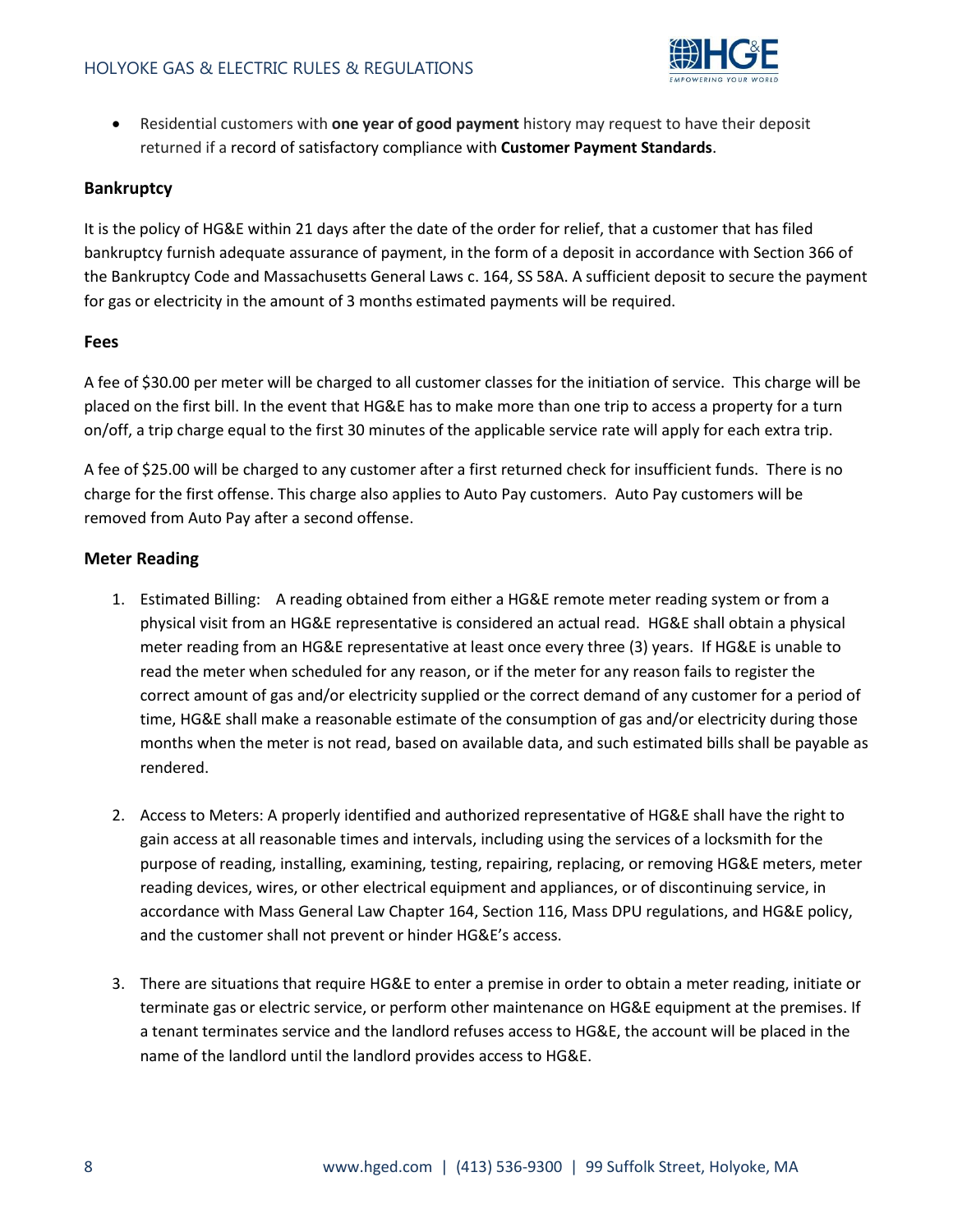

4. Accuracy of Meter: HG&E shall maintain the accuracy of all metering equipment pursuant hereto by regular testing and calibration in accordance with recognized standards. Any meter which does not vary more than 2% above or below the recognized comparative standard shall be considered accurate. After a thorough investigation by HG&E, a customer may request HG&E to test the accuracy of any of its metering equipment installed upon the customer's premises. HG&E may, at its option, and with proper notification and cost estimates provided to the customer, assess a minimum fee of \$25 or the actual costs of services rendered per each meter test if the meter is found to be accurate. If the meter does not register accurately, no fee will be assessed to the customer and any appropriate adjustment/rebilling shall be made.

This fee applies to all electric meters and only to gas meters up to a capacity of 1000 cubic feet per hour. Meters larger than 1000 cubic feet per hour will be assessed a fee equal to the crew time required to exchange the meter and relight all affected equipment.

5. Pulse Output: A customer may request pulse outputs from a gas or electric meter by submitting a completed Application for Meter Pulse Output. HG&E is not responsible for any false or misinterpreted pulse readings by the customer. Also, since not all locations are capable of providing pulses, the cost to provide pulses, including any necessary instrumentation, labor and materials will be at the expense of the customer. HG&E reserves the right to terminate the pulse outputs at any time at their sole discretion.

For more information see Gas Metering (Page 17) or Electric Metering (Page 23).

6. Remote Metering Opt-Out Program: This service is available for any customer who requests an alternative meter that does not have wireless communication.

A one-time installation fee will be applied to the customer due to the services required to replace the existing metering. This will include: i) the removal of the existing meter, ii) procurement, testing, and installation of the alternative meter, iii) spare inventory, and iv) all back-office functions required. Any meter(s), electric or gas, that are located inside a dwelling (or otherwise inaccessible as determined by HG&E) shall be moved to a suitable outside location agreeable to HG&E at full cost to the customer.

The first meter to be replaced is \$29/month and \$4.50/month for each additional meter. There will be an additional charge to a customer bill to support the administrative, labor, and maintenance costs of manual meter reading. If a customer participates in HG&E's Auto Pay, then the frequency of the meter reads can be reduced from twelve to four per year and the aforementioned rates would occur just four times per year but spread out over a full annual period.

#### **Billing**

Unless otherwise specified in the service classifications, rates and charges are based on monthly cycle billing. HG&E will schedule meters to be read and billed on a monthly basis.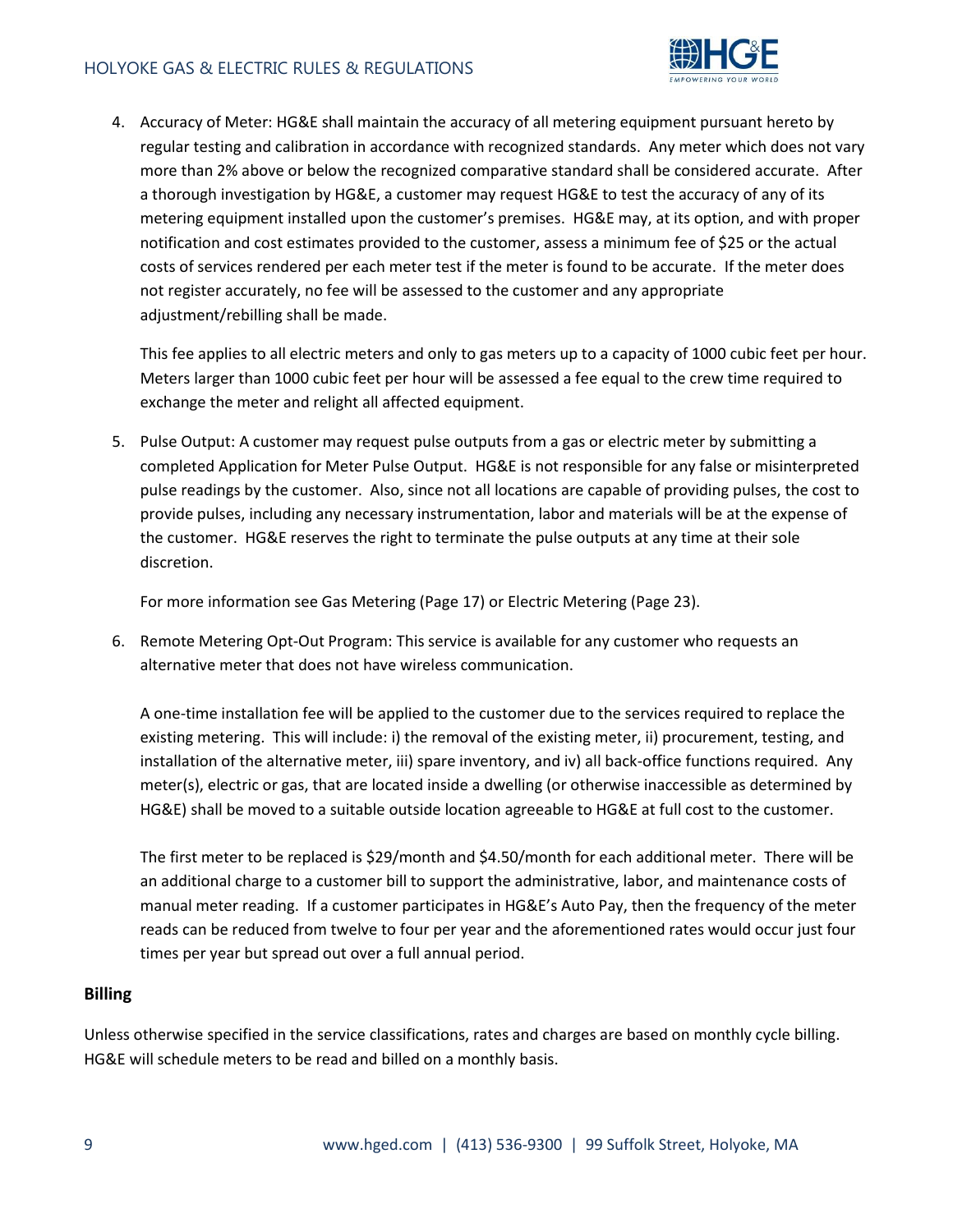

All bills are due when rendered and payable within 45 days at the Main Office, at any authorized collector, or online at [www.hged.com/](http://www.hged.com/)payonline. If payment is received by HG&E, together with any arrearage, within fifteen (15) days of rendering, a ten percent (10%) prompt payment discount shall apply as well as any special discounts given for any reason.

Bills shall be deemed rendered and any other notices duly given when delivered to the customer personally or when mailed to the customer at the premises supplied, or at the last known address of the customer or when left at either of such places.

If and whenever the customer is in arrears of any bill due to HG&E, or in case of violation of any terms and conditions under which service and/or material is supplied to the customer, HG&E may shut off the supply of electric and/or gas and may enter the customer's premises and remove the meters, piping, cabling, and other materials which have been installed at HG&E's expense. Meters may also be remotely shut off and turned on. HG&E is not liable for any damages that may be caused due to a service being restored. The customer agrees to take all necessary steps to assure that all appliances are clear and free of any objects that may cause damage to the property where service is being restored.

In the event that service has been shut off due to nonpayment, the following charges will apply:

1. If the service is terminated, one of the following charges plus the overdue balance must be paid, in cash or money order only, prior to service restoration. In the event that service it turned on after hours, the customer must make this payment the following business day. Failure to make this payment will result in the service being terminated.

| \$35.00 | If the service is restored, Monday through Friday, 8:30 AM to 4:30 PM.        |  |
|---------|-------------------------------------------------------------------------------|--|
| 5135.00 | If the service is restored by the Service Department after 4:30 PM during the |  |
|         | week or anytime on Saturday or Sunday.                                        |  |

Additional charge(s) may apply:

| \$25.00<br>  If the service is not shut off, but we made a trip to customer. |
|------------------------------------------------------------------------------|
|------------------------------------------------------------------------------|

2. If an outside gas or electric crew terminates service, a fee of **\$175.00** will be required prior to restoration for the shut off during the hours of 7:00 AM and 3:00 PM on weekdays excluding holidays A fee of \$300.00 will be required for restoration by a crew outside of these hours.

If a check is returned on a pending shut off notice, only cash or a money order will be accepted to restore service.

Residential customers having two (2) personal checks returned for insufficient funds in one (1) year must make payment with cash, bank check, or money order for one (1) full year. Customers on Auto Pay will be removed from Auto Pay after two (2) returned payments and must pay a deposit to continue service.

Commercial customers having two (2) business checks returned for insufficient funds in one (1) year must make payment with cash, bank check, or money order for one (1) full year. Customers on Auto Pay will be removed from Auto Pay after two (2) returned payments and must pay a deposit to continue service.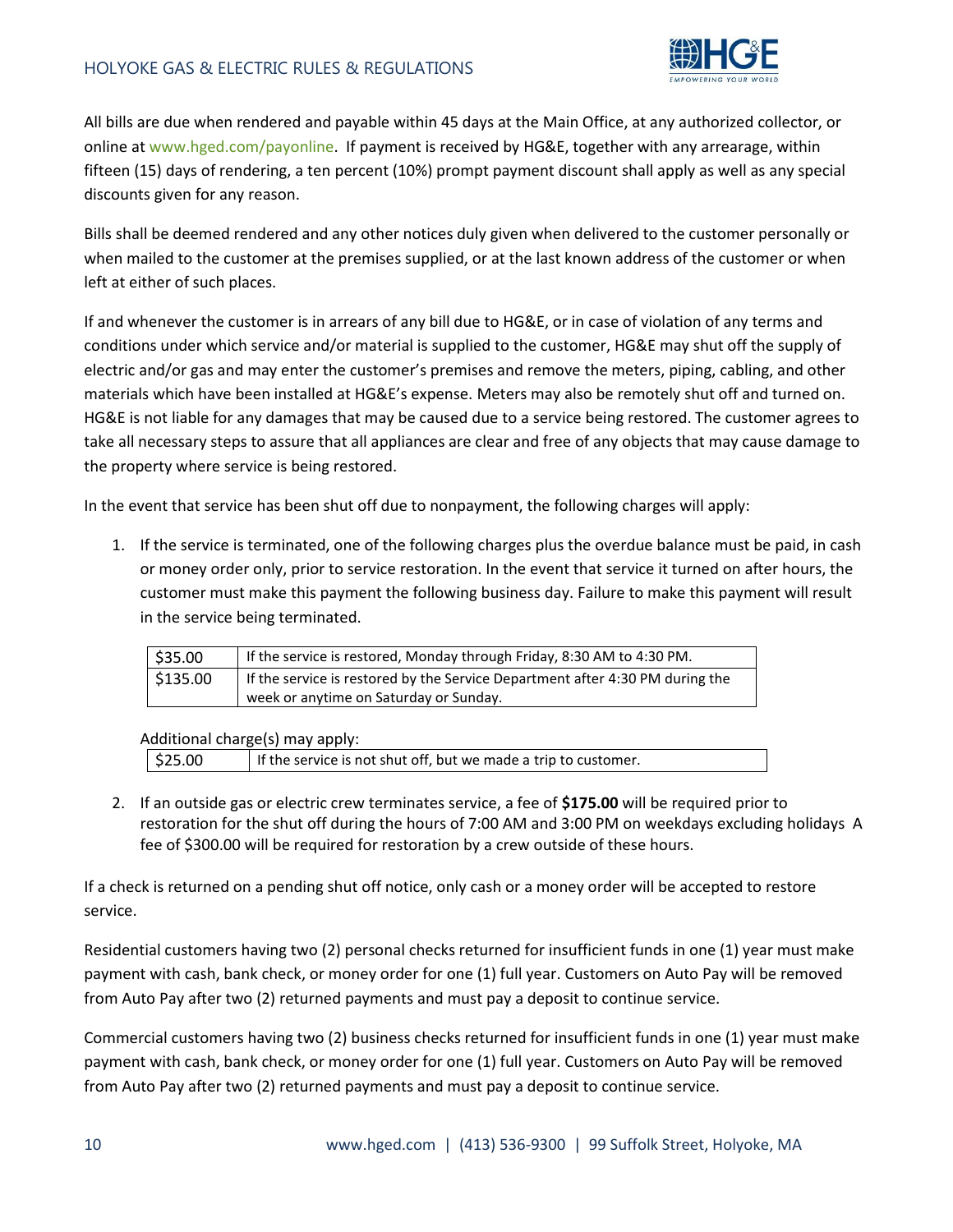

## **Limitations of Liability**

There are no warranties regarding service including those involving merchantability and fitness for a particular purpose, or arising out of a course of dealing or usage of trade. The sale is made "as is".

Nothing in these Rules and Regulations shall be construed as placing upon HG&E any responsibility for the condition, maintenance, or safety of a customer's appliances, pipes, electric main and service cabling, or other equipment; and HG&E shall not be responsible for any loss or damage resulting from defects, failures, or malfunctions in or originating in any pipes, appliances, electric main and service cabling, or other equipment which is not owned by HG&E. HG&E shall not be responsible for damage to persons or property arising from the use of gas and/or electricity and the presence of gas or electricity or HG&E's equipment on the premises of the customer.

Notwithstanding any other provisions of this or any other rule and regulation:

- 1. It is the responsibility of the customer to protect themselves, any third parties, and any property from the use, misuse, and/or availability of electric and/or gas on their premises and from the consequences of the use, misuse, and/or availability of electric and/or gas on their premises.
- 2. It is the responsibility of customers to provide, install, use, inspect, and maintain suitable safety and protective devices to guard themselves, life, and property from any defect, failure, or malfunction in or originating in any pipes, appliances, electric main and service cabling, or other equipment which is not owned by HG&E; and to protect themselves, life, and property from the consequences of any defect, failure, or malfunction in or originating in any pipes, appliances, electric main and service cabling, or other equipment which is not owned by HG&E.

By accepting service from HG&E and paying the current rates, the customer agrees that HG&E shall not be liable in any direct or indirect manner for any interruption, reduction, abnormal pressure or voltage, discontinuance or reversal of HG&E's service, due to causes beyond its immediate control, whether caused by fire, explosion, flood, weather conditions, accident, labor difficulties, conditions of fuel supply, the acts of any public authority, reduction in pressure or voltage, selected interruptions or black-outs, or failure to receive any gas and/or electricity for which in any manner it has contracted, or due to the operation in accordance with good utility practice of an emergency interruption and/or load reduction program by HG&E or one with whom HG&E has contracted for the supply of gas and/or electricity or inability for any other reason to maintain uninterrupted and continuous service; provided, however, that if HG&E is unable to supply gas and/or electricity for a continuous period of forty-eight (48) hours or more to firm service customers, that upon written request of the customer, charges, if any, shall be suspended for the remaining duration of such interruption.

The customer also agrees that HG&E shall not be liable for damages or injuries to the customer or any third person resulting from the use of services or the presence of HG&E's meters or appurtenances upon the customer's premises. The customer further agrees that HG&E shall not be liable for any damage to customer's equipment due to any cause.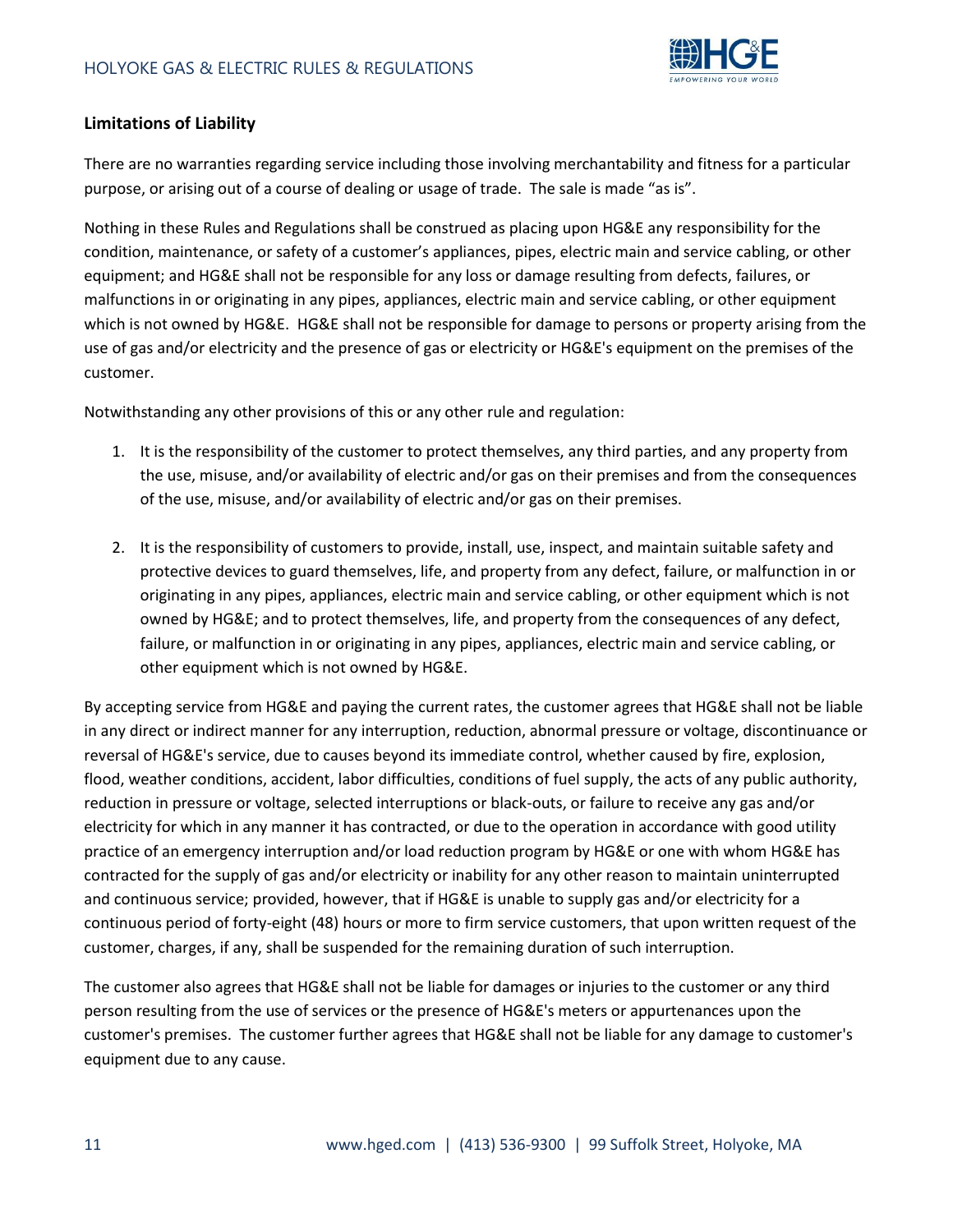

These Rules and Regulations are severable. Any holding by a Court of competent jurisdiction that a word, phrase, or portion of these Rules and Regulations are unenforceable shall not affect the enforcement of the remainder of these Rules and Regulations. These Rules and Regulations shall be enforceable to the fullest extent of the law.

#### **Incentive & Discount Programs**

#### Energy Conservation Program

- 1. Residential: This program is available to residential class customers who own their own home and wish to install or upgrade gas fired boilers, furnaces, conversion burners, hot water heaters, heat pumps, and/or central air conditioning as well as solar thermal or solar generation. In the event of a gas moratorium, the terms of the moratorium will supersede this section. Other energy conservation or efficiency measures may also be considered under this program provided an energy audit is performed prior to submitting an application or such energy audit is waived by HG&E upon review at the request of customer. The program provides assistance granted at 0% interest up to \$5,000 for an owner occupied single family unit and \$10,000 for an owner occupied multi-family unit up to \$5,000/unit. The length of the program is sixty (60) months. For assistance less than \$2,000, the maximum period for payback will be thirty-six (36) months. Solar generation projects are eligible for assistance at 0% up to \$10,000 with a length of the program at one hundred twenty (120) months. Applicants are required to pay a \$100 administrative fee to participate in the program. Assistance is provided for products installed no more than ninety (90) days before the receipt of application and work completed within twelve (12) months of application. Program benefits do not apply to new home or building construction. If a customer participates in the Energy Conservation Program, they are still eligible for other HG&E incentive programs such as First Time Home Buyer incentive and Energy Star rebates. Siding, roof replacements, and on-site electric generation (other than solar) are not covered under this program. Applicant's building must receive gas or electric service from HG&E. In the case of heating, water heating and cooling equipment installations, the building in question must purchase the required fuel from HG&E. In the case of solar installations the customer must purchase electric from HG&E. Additional program details are included on the application form.
- 2. Commercial/Industrial: This program is available to commercial and industrial class utility customers and to owners of non-owner occupied residential investment properties who wish to install or upgrade gas fired boilers, furnaces, conversion burners, hot water heaters, heat pumps, and/or central air conditioning as well as solar thermal or solar generation. In the event of a gas moratorium, the terms of the moratorium will supersede this section. Other energy conservation or efficiency measures may also be considered under this program provided an energy audit is performed prior to submitting an application. The program provides assistance granted at 0% interest up to \$20,000 for a non-owner occupied multi-family investment property up to \$2,500/unit. Requests for installation of energy efficient lighting or manufacturing equipment are handled on a case-by-case basis. The length of the program is on average sixty (60) months, however will be customized in length to be reflective of payback periods anticipated for such program work. Solar generation projects are eligible for assistance at 0% up to \$10,000 with a length of the program at one hundred twenty (120) months. Applicants are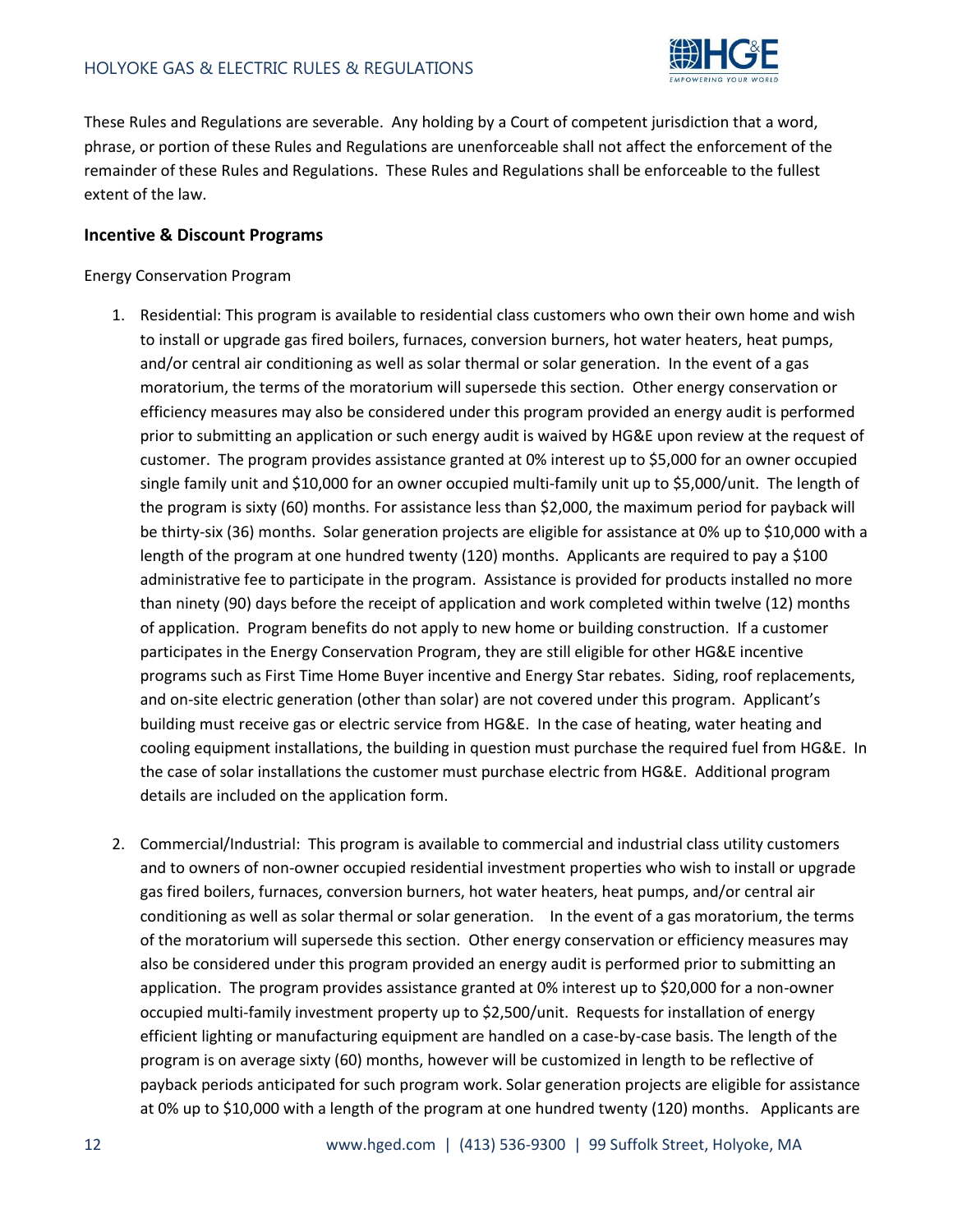

required to pay a \$100 administrative fee to participate in the program. Assistance is provided for products installed no more than ninety (90) days before the receipt of application and work completed within twelve (12) months of application. If a customer participates in the Energy Conversation Program, they are still eligible for other HG&E incentive programs, including the Economic Development Discount. Siding, roof replacements, and on-site electric generation (other than solar) are not covered under this program. Applicant's building must receive gas or electric service from HG&E. In the case of heating, water heating and cooling equipment installations, the building in question must purchase the required fuel from HG&E. In the case of solar installations the customer must purchase electric from HG&E. Additional program details are included on the application form.

In order to apply for this program, the customer must complete the program application and submit it to HG&E Customer Service with the following information:

- 1. Copy of recorded Deed clearly showing the book #, page # & date recorded,
- 2. Written proposal signed by the contractor performing the work indicating the equipment being installed meets the energy efficiency terms of the program, and
- 3. A copy of an energy audit performed by HG&E's energy audit vendor, if applicable.

If the customer is approved, this information is used to produce a contract between HG&E and the customer which details the terms and conditions and provides HG&E with a municipal lien to secure payment. Once the work has been completed, the customer must submit all receipts, invoices, window labels or proof of Energy Star rating with U-factor, and proof of installation form as applicable before a check is processed. The payment will appear as a separate line item on the customer's bill.

#### Economic Development Discount Program

- 1. First Time Homebuyer (Residential): This program is available to residential customers who are new to Holyoke (Southampton residents are not included in the program). Discounts on gas and/or electric services, in addition to the 10% prompt payment discount, are offered at 10% for each of the first three (3) years. This program is governed by the "First Time Homebuyer Terms & Agreements", which is amended from time to time.
- 2. Economic Development Discount (Commercial): This program is available to all commercial/industrial customer classes who are new to Holyoke (Southampton businesses are not included in the program). Discounts on gas and/or electric services, in addition to the 10% prompt payment discount, are offered at 10% for each of the first three (3) years. The term of this contract is ten (10) years during which time the customer agrees to purchase all energy requirements, as applicable, from HG&E. Also, nonresidential customer classes are eligible to reapply for another three (3) year term of discounts on expanded portions of their energy load. These programs are governed by the "Economic Development Discount Program" which is amended from time to time.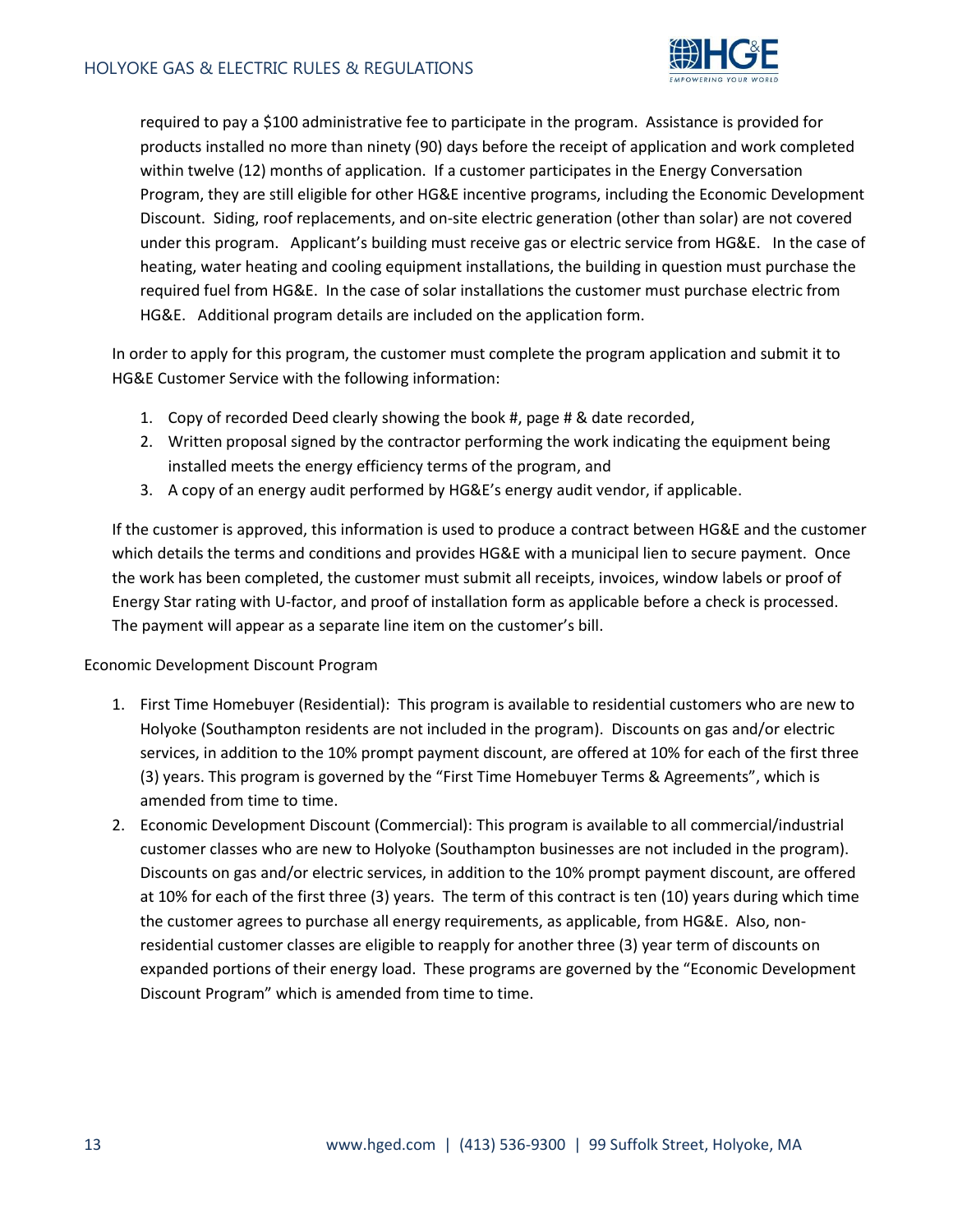

# **Section Two: Gas**

#### **Classifications of Service**

Where a question arises as to which classification applies, HG&E will decide on the basis of its regulations. There are three (3) types of gas service classified by HG&E:

- 1. Firm Gas Service: Under this service, HG&E undertakes to supply, when available, the full requirement of the customer to the limit of the capacity of the installed service.
- 2. Interruptible Service: The amount of gas available at any time for customers under this classification is the portion of the total amount of natural gas, if any, available under HG&E's existing contract demand quantity, in excess of the amount of natural gas required to meet the demand of HG&E's firm gas customers. HG&E may curtail gas being supplied hereunder whenever the available supply of gas is insufficient to supply all of HG&E's requirements. HG&E will endeavor to give customers advance notice whenever a curtailment is required and the customer shall curtail the use of gas at the time and to the extent requested by HG&E. HG&E shall not be liable for any loss of production or for any damages whatsoever by reason of any such curtailment or because of the lack of advance notice.

Service under this schedule is not available for firm, standby, or supplementary purposes or space heating service or to any type of business or for any use where, in the opinion of HG&E, it is not feasible or safe to interrupt the deliveries of gas because of the customer's apparatus or equipment.

Such interruption will normally occur during the five (5) month winter period from November 1st thru March 31st of each year. However, the right of HG&E to interrupt service under this schedule shall not be limited to said period. It is the responsibility of the customer to provide HG&E with the current proper contacts for interruption notices.

In the event that a customer fails to discontinue use of gas under this schedule after notification by HG&E or uses gas during the five (5) month winter period between November 1st and March 31st without specific authorization by HG&E, then all gas consumed shall be paid for by the customer at the rate prescribed in the formal Rate Schedule. HG&E reserves the right to terminate gas service for continued failure to comply with interruption notices.

- 3. Firm Transportation Service:
	- a. This service is applicable to all gas purchased by a customer from a third party producer or marketer. The gas must be delivered to HG&E's distribution system via an interstate pipeline. Once HG&E has received the gas, HG&E will transport the gas to the customer's premises on a firm basis. This service is only available to those customers that execute a 12-month contract for the service provided herein.
	- b. Optional standby sales service is also offered under this rate. Customers opting not to purchase standby service shall have no right or claim to gas provided by HG&E.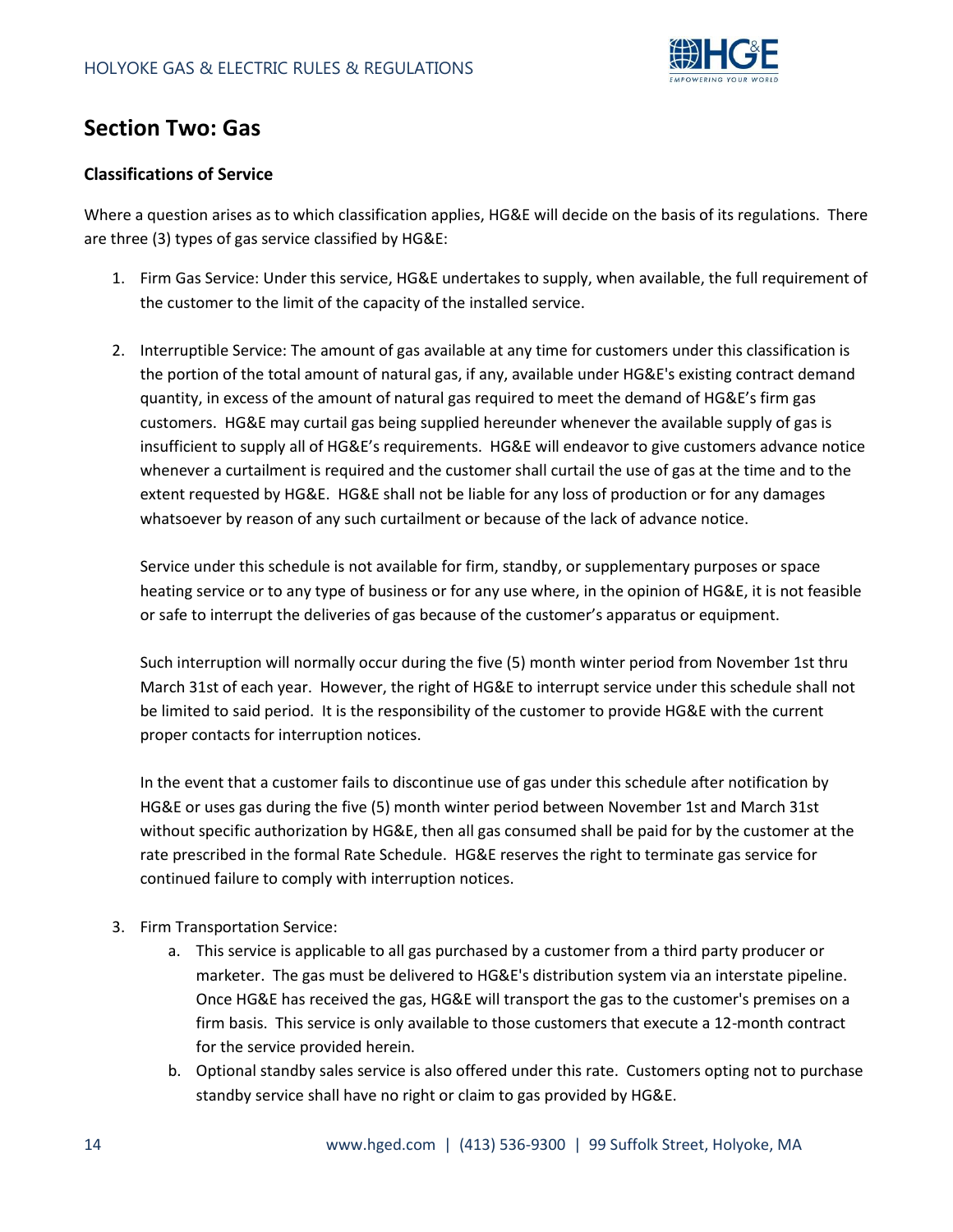

- c. Daily and monthly balancing service is a part of this tariff and is mandatory to all customers on this tariff.
- d. As a provision for the balancing services, HG&E requires all transportation customers to have real time metering. The customer shall be responsible for and make direct arrangements for transmitting information to the Mueller Road Control Center via telephone lines or direct communication mediums such as copper or fiber. The customer shall be responsible for the cost of the equipment necessary to transmit the real time metering information along with the cost of the communication service. The telemetering equipment shall conform to the specifications of HG&E.
- e. This service provides for the firm transportation of third party gas delivered to HG&E on behalf of a customer. Under this service, HG&E will deliver such gas as received by the third party to the customer's burner tip. This transportation service is firm only to the extent that the third party gas is delivered to HG&E. This service is applicable only to customers which transport more than 2,000,000 ccf/year.

#### **Installations**

Before laying gas lines on any premises, the customer, or a tenant, may be required to obtain and file with HG&E, permission from the owner including an easement, if necessary, to lay the gas line and perform the installation.

Due to the unusual expense of excavating for gas line installation in frozen ground, rock, or other reason causing more than ordinary difficulty, HG&E will make a special agreement with the owners as to the price of the gas line installation.

HG&E shall apply for any necessary street permits and shall not be required to supply service until a reasonable time after such permits are granted. For all other necessary permits, the customer shall obtain rights at their expense.

- 1. Extension of Mains: HG&E may extend an existing gas main to serve a new customer if HG&E finds that the expense of such extension is warranted. Whenever the estimated income from a customer does not warrant the necessary expense of making service available to an applicant, HG&E will require a minimum monthly payment over a stipulated period of time, cash payment, or both, in order for HG&E to be assured of repayment for the investment necessary to supply such service.
- 2. Temporary Service: HG&E does not provide for temporary gas service. (In this connection, interruptible service is not to be construed as temporary service.)
- 3. New Gas Line: HG&E will install the first one hundred (100) feet of gas lines up to an outside riser or the first fitting inside the building, at no charge to the customer, if the indicated revenue for space heating or water heating is sufficient, in HG&E's opinion, for repayment of the investment necessary to supply such service. Otherwise, the customer shall pay to HG&E the expenses of installing the service from the property line to the building at the rate listed in Section 4 on the Application for New Gas Service.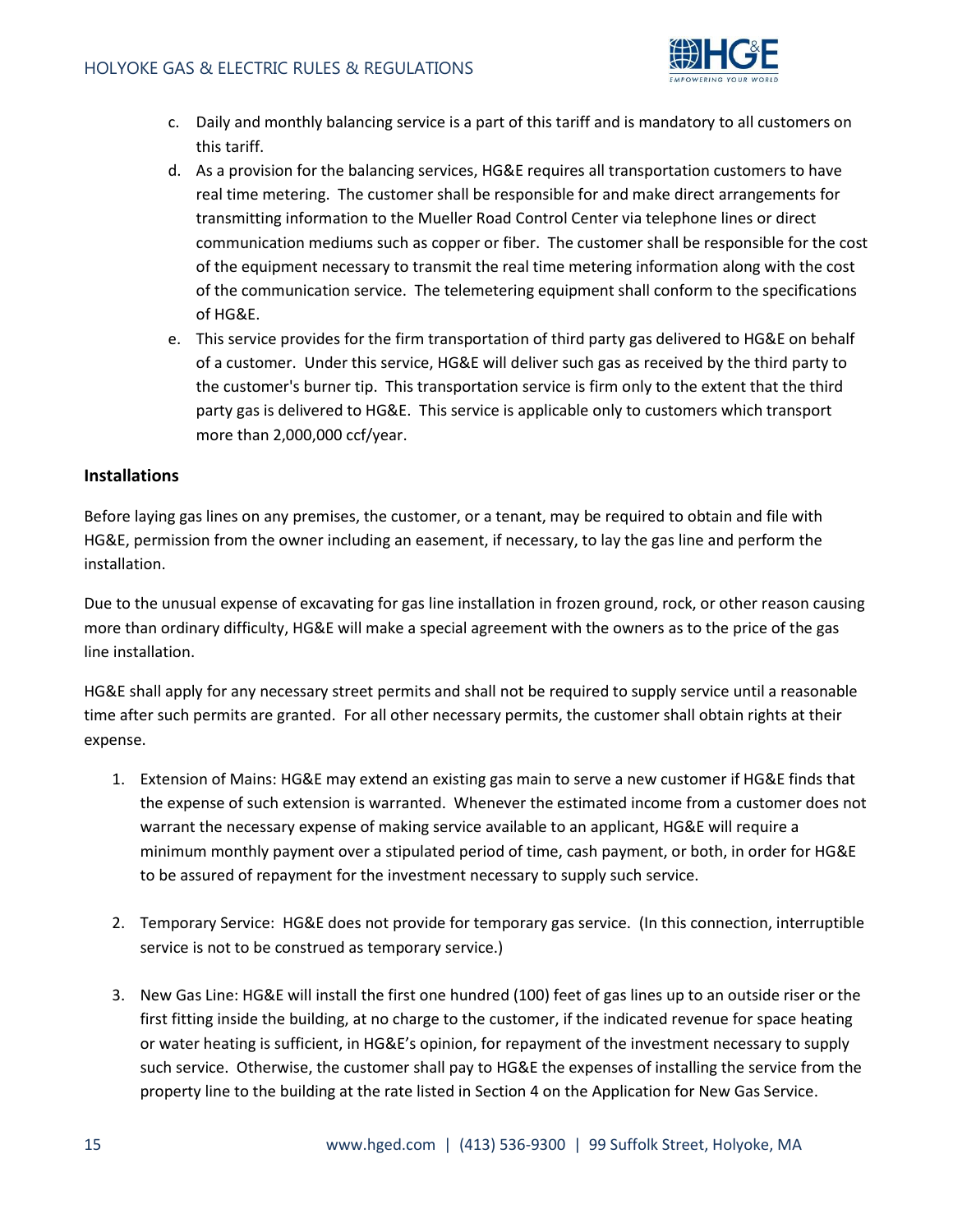

HG&E reserves the right to determine the point of gas line entrances and the location of its equipment on the customer's premises. The customer is required to provide, maintain, and protect without cost to HG&E, suitable space for HG&E's equipment, which is required to be readily accessible to HG&E employees, safe from injury or damage, protected from the elements, and from access by any unauthorized person.

4. Building Piping (New): For ease of access and less future disruption, meters for new services will be located outside. If HG&E cannot determine a suitable outdoor location, the customer shall provide a location within 5 feet of the foundation wall for the meter. All piping downstream of the meter shall be done in accordance with the "Massachusetts Fuel Gas and Plumbing Code" (248CMR 1.00 - 7.00) by a "Qualified Installer" as defined in 248CMR 2.04 (2)(a) and 248CMR 4.00 of the Massachusetts code at the sole expense of the customer. This provision shall apply to buildings that previously had gas but the gas service was disconnected from the main due to inactivity.

HG&E shall either install the buried service line and leave provisions for a meter, meter bar, regulator bracket, or bank header, or, at its discretion, require customer piping be installed and inspected by the local authority prior to service installation. In such case, the building piping shall be extended by the customer to a point designated by HG&E and the customer shall be responsible for the final connection(s) from the meter outlet(s) to the customer pipe(s). HG&E or its authorized agent shall install all buried service lines.

HG&E may refuse gas service to any customer when, in the opinion of HG&E, the building piping does not meet the minimum standards prescribed by 49 CFR 190 - 199, CMR 220 and the "Massachusetts Code For Installation of Gas Appliances and Gas Piping." These regulations shall apply to any customer regardless of whether said customer is the owner of the building or a tenant.

5. Repair or Replacement of Gas Service Lines and Interior Piping: Any existing buried gas line or portion thereof found by HG&E to be no longer serviceable shall be replaced up to, at furthest, the connection to an outside meter or to the first interior fitting in the case of inside meters, at the expense of the HG&E. The replacement or repair of lines downstream of an outside meter-less riser, buried inter-wall or floor bend, or first interior fitting shall be performed at the expense of the property owner. Where practical, HG&E will repair inside leaks downstream of the first interior fitting at the expense of the property owner. Upon repair, HG&E shall determine if further work is required and provide cost estimates to the property owner for completing such work provided the work does not require a Gas Fitters license. If, in the opinion of HG&E, the interior piping after the first interior fitting and upstream of a meter or bank of meters is no longer serviceable, HG&E shall provide an estimate to relocate the meters outside of the building or to an interior location that is as close as practical to the service entrance. Whenever possible, the property owner will be given ample time to accept the estimate and have piping installed to the new meters or to make arrangements for other fuel sources. If, in the opinion of HG&E, the existing interior building piping either upstream or downstream of the meter or bank of meters cannot be safely repaired or an immediate hazard exists, the gas will be shut off and the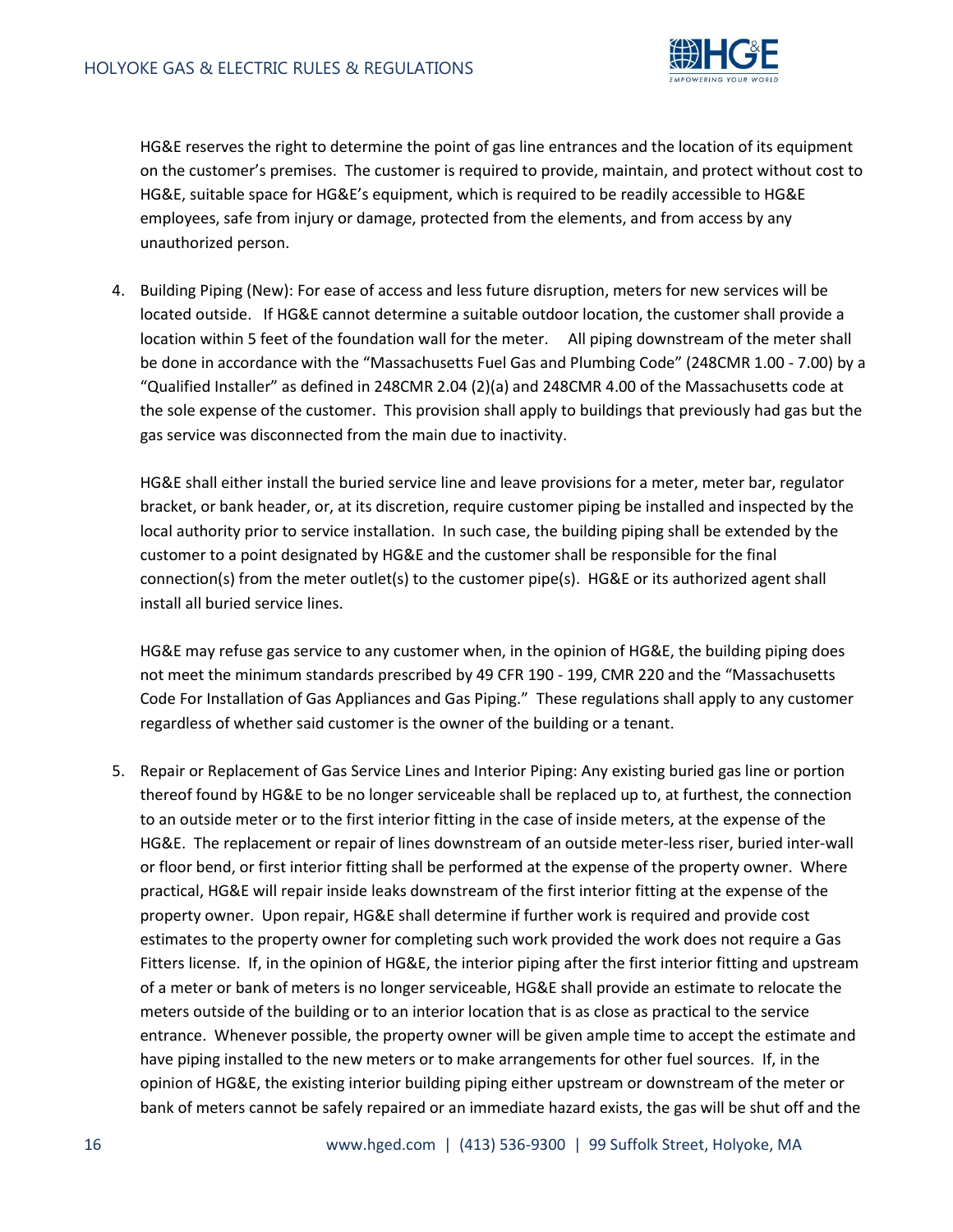

owner will be notified. Service lines that are not actively being used by a customer may not be renewed, be renewed or replaced solely at HG&E's discretion.

- 6. Resale of Gas: All gas furnished by HG&E shall be used on the premises to which it is delivered. The customer shall not sell, assign, or otherwise directly or indirectly dispose of it to others, except through its inclusion in a fixed rent.
- 7. Service Upgrade: Customers upgrading equipment on their gas service must inform HG&E of the proposed changes. An existing gas line found to be too small for the proposed additional load will be replaced and the customer will pay for the cost of the upgrade unless the indicated increased revenue is sufficient, in HG&E's opinion, for repayment of the investment necessary to supply such upgrade.

A minimum charge of \$300 or the actual cost of the upgrade, including overhead, will be charged for service line upgrades required for the installation of a stand-by generator or pool heater. This charge will also apply to customers that request a service line be moved to accommodate other construction on the property.

8. In the event of a gas moratorium or other extenuating circumstance that would restrict HG&E's ability to supply natural gas service, HG&E reserves the right to deny service to premises requesting new natural gas service or an increase in connected gas load actively consuming gas. Additionally, premises with equipment not actively consuming gas within the previous twelve month period will not have gas service restored or such inactive lines renewed and/or replaced. For connected equipment not currently active, HG&E reserves the right to discontinue service to that component. Locations found to violate the terms of the moratorium will be subject to gas service disconnect.

#### **Gas Metering**

Gas meters shall be furnished and installed by HG&E at locations designated by HG&E. HG&E shall determine the type and size of the meter. Meters shall be so located as to permit ease of reading, maintenance, and accessibility. Keys shall be required from the property owner where meters are located in a secure location. If keys are not submitted to HG&E within a reasonable timeframe, HG&E reserve the right to enter the secure location and bill the property owner as required.

The customer must permit regular access to meters for the purpose of reading, inspection, and/or leak surveying at reasonable hours of the day. The owner of any building that undergoes a substantial rehabilitation or heating system replacement shall re-pipe all appliances or living unit feed pipes to a new meter or bank of meters located outside or as close as practical to the service entrance, at a location determined by HG&E.

All meters and other materials and appliances installed in the customer's premises at the expense of HG&E are to be and remain the property of HG&E and may be removed by HG&E whenever service is discontinued for any reasons.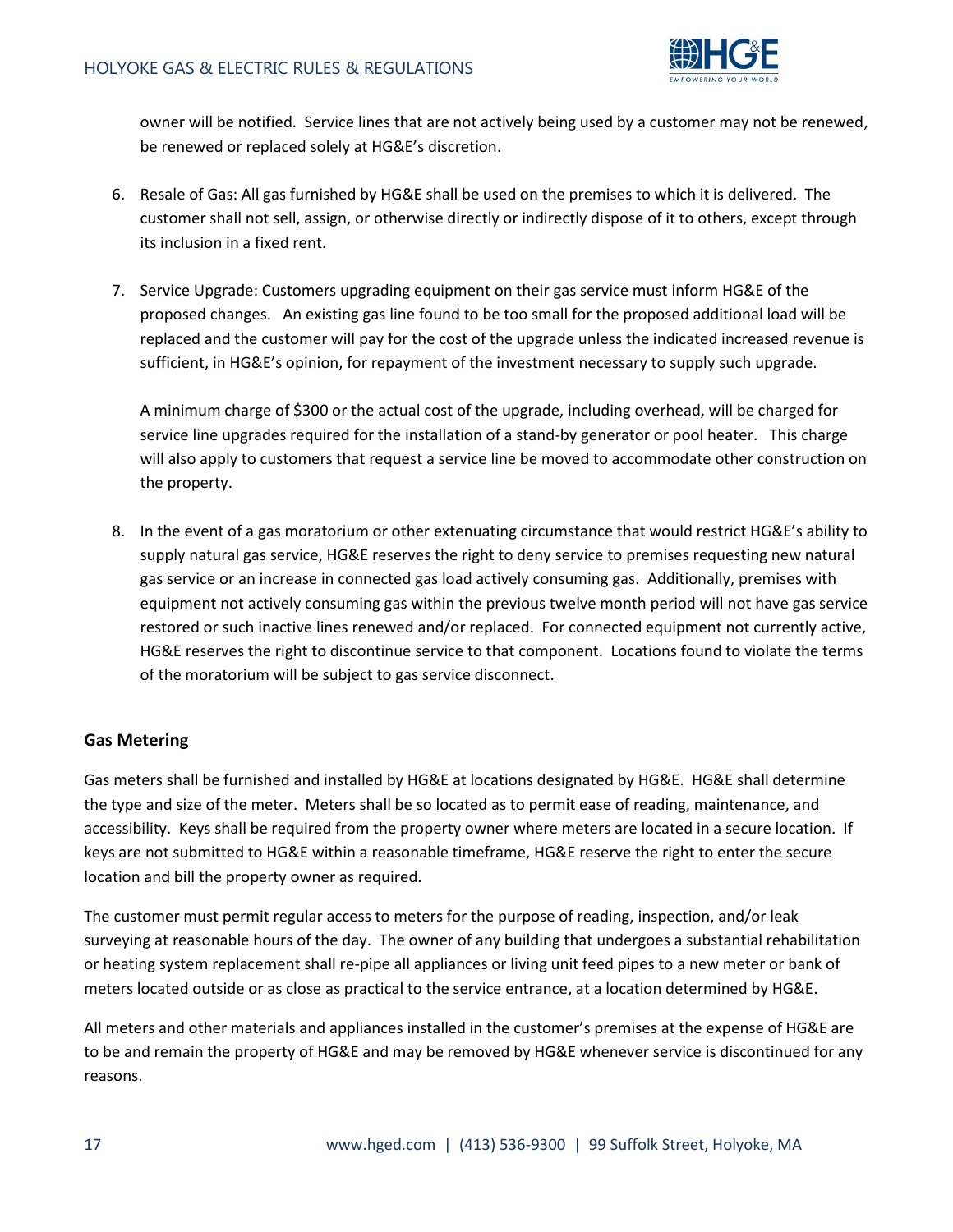

Gas meters are required to be replaced every seven (7) years as stated in Mass General Laws, Chapter 164, Section 115A. HG&E will make every effort to accommodate customers' availability when attempting to replace a gas meter.

#### **Customer Gas Equipment**

No customer shall be allowed to connect or operate appliances if, in the judgment of HG&E, the use of such appliance or equipment will result in a lowering of the quality of service to a nearby customer.

No new or replacement appliance shall be connected which, in the opinion of HG&E or its agents, is not properly equipped with approved safety devices in good working order, as prescribed by a nationally recognized testing agency, such as the American Gas Association or Laboratories and Underwriters' Laboratories, Inc., or if the equipment does not comply with the "Massachusetts Code for Installation of Gas Appliances and Gas Piping".

Existing equipment that, in the opinion of HG&E or its agents, is not properly equipped with approved safety devices in good working order, as prescribed by a nationally recognized testing agency, such as the American Gas Association or Underwriters' Laboratories, Inc., or if the equipment does not comply with the "Massachusetts Code for Installation of Gas Appliances and Gas Piping" shall be turned off by HG&E in order to prevent their operation until such time they can be operated safely.

#### **Appliance Repair Policy**

HG&E services and repairs the following appliances for a fee at the customer's premises:

| Boilers (Gas)                 | Hot Water Heaters (Gas/Electric) |
|-------------------------------|----------------------------------|
| Furnaces (Gas/Electric)       | Ranges (Gas/Electric)            |
| Clothes Dryers (Gas/Electric) | Room Space Heaters (Gas)         |
| Gas Fired Incinerators (Gas)  | Unit Heaters (Gas)               |

HG&E, at its discretion, may also service and repair other customer equipment as qualifications allow. HG&E also services some commercial and industrial gas-fired equipment except gas-fired pilots for oil burning furnaces. HG&E charges for the labor, parts, and materials used in the repair of customer equipment and appliances according to the approved service fee schedule.

#### **Sale of Appliances**

HG&E does not sell any appliances.

#### **Gas Leaks**

Any gas leak or suspected gas leak should be immediately reported to HG&E. Upon receiving a complaint of a gas leak, a qualified HG&E representative will be dispatched to investigate.

#### **HG&E's 24-hour emergency number is (413) 536-9300.**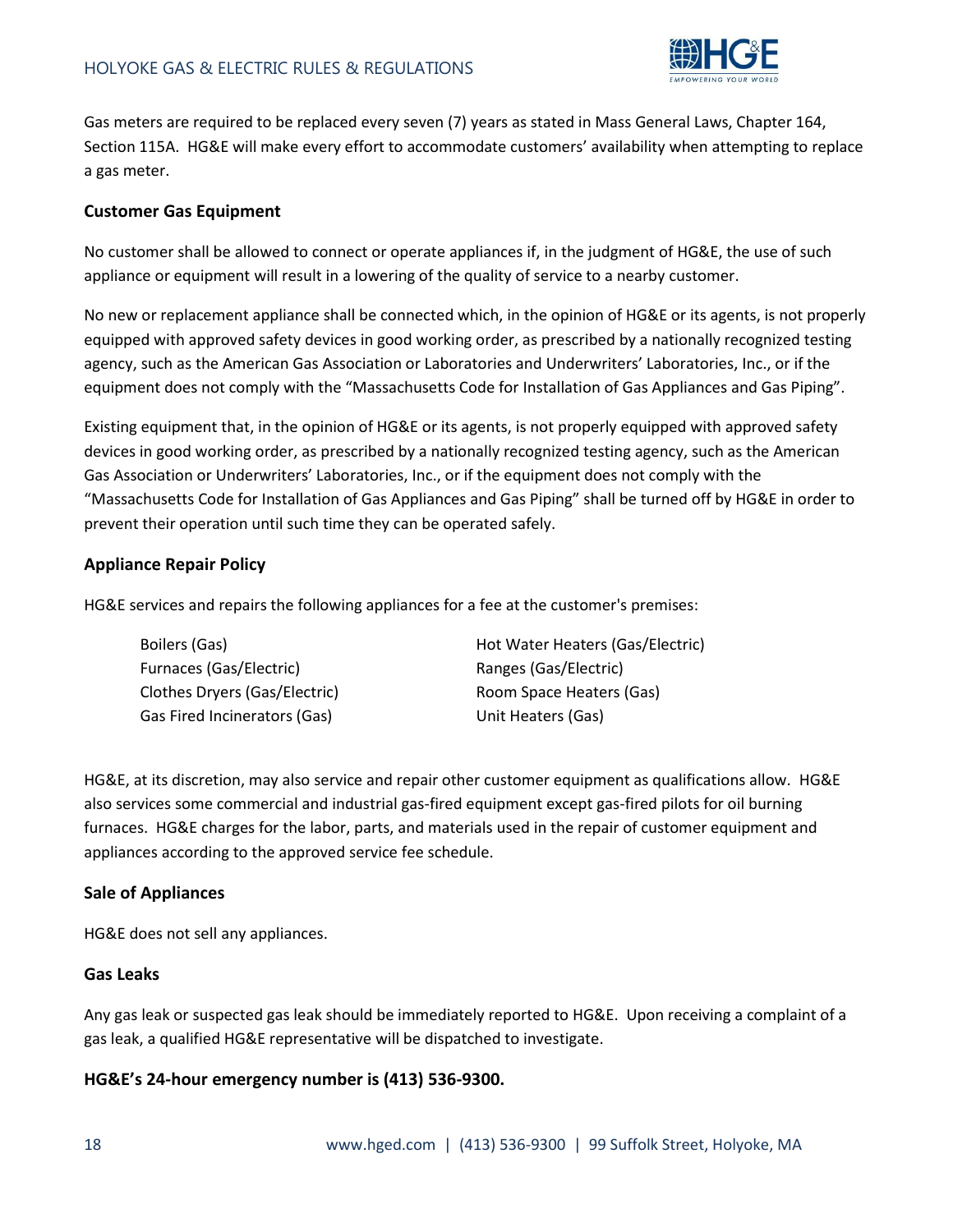

# **Section Three: Electric**

### **Classifications of Electric Service**

All services, temporary or permanent, including such services disconnected for any reason for at least six (6) months, must be inspected and approved by the local wiring inspector before HG&E will connect such services to its system. HG&E will determine whether a service is to be supplied overhead or underground and the exact location of the service entrance and metering. HG&E, at its discretion, may reimburse a customer for relocating any backyard, alleyway, or inaccessible service to the street. A Request for Service form must be submitted before any service can be reviewed by engineering. No service will be energized without receiving a properly completed Request for Service form. Any and all plans for service must be approved by HG&E prior to final design and construction. Any construction performed prior to obtaining HG&E approval is subject to revision. **As required, appropriate easements must be obtained prior to installation of new or relocated facilities**. A written cost estimate, sufficient to justify all expenses to be charged to a customer, shall be provided to the customer upon request.

1. Temporary: Temporary service is a service that will not continue for a sufficient period of time to justify a permanent service. For such service, the customer's electrician must provide a means of attachment for wires to install a fused switch, meter socket, and driven ground according to the NEC.

Temporary construction requiring more than a 125-foot extension of low voltage conductor or the installation of conduits, poles, high voltage lines, transformers, etc. shall be at the customer's expense. Temporary service extensions, which are to be used later for permanent service, shall not be charged to the customer except insofar as the customer is otherwise liable as part of the permanent service.

Energy consumed shall be billed at the appropriate rate. A temporary service shall be disconnected as soon as possible. An installation charge of \$200.00 shall be required for each temporary service required and must be paid prior to connection.

It is the customer's responsibility to notify HG&E when temporary service is to be discontinued, typically within one year. All electric service will be discontinued at that time.

2. Permanent – Overhead: Overhead service will be installed to only one (1) point on any building at no cost to the customer, subject to distance and height limitations. More than one (1) connection point is at the sole discretion of the local wiring inspector and final approval of HG&E. HG&E will determine the point(s) of attachment of its wires to any structure. The point(s) of attachment must be located such that the clearances specified in Article 230-24 of the latest version of National Electrical Safety Code (NESC), can be maintained. HG&E will maintain the service to such point of attachment and assumes no responsibility beyond it.

An overhead service, which is more than 125 feet from an existing electric pole, may require the installation of a pole and additional time to schedule. This pole will be installed by HG&E at no cost.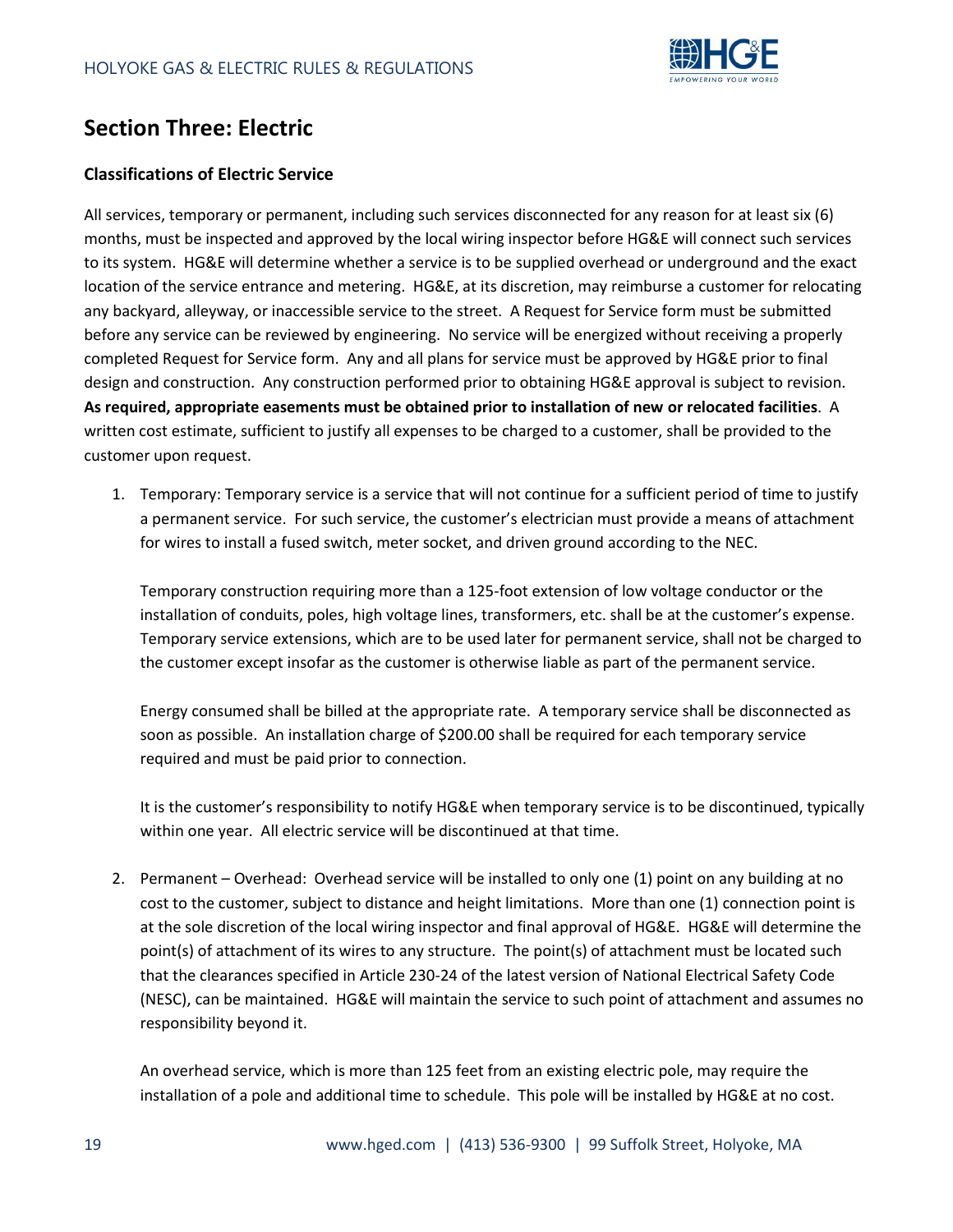

Additional poles and facilities beyond this pole will be at the customer's expense. Extensions of distribution facilities installed by HG&E at the customer's expense because of distance limitations shall become the property of HG&E when connected to its lines and HG&E shall maintain them. Replacement of those poles and facilities beyond 125 feet may be at the customer's expense depending on annual energy revenues and other factors determined appropriate by HG&E.

The maximum single-phase service from an overhead distribution system is 400 A, including the total rated capacity for multiple main switches, unless otherwise approved by HG&E.

3. Permanent – Underground: Underground service will be installed to only one (1) point of entry on any building unless otherwise approved by both the local wiring inspector and HG&E. HG&E will determine this point of entry and maintain all services to such point of entry, except as elsewhere stated, and assume no responsibility beyond it.

An underground residential service conductor extension that is more than 125 feet from an existing electric junction point shall be at the customer's expense except as otherwise stated. Extensions of distribution facilities installed by HG&E at the customer's expense because of distance limitations shall become the property of HG&E when connected to its lines and HG&E shall maintain them.

Commercial and industrial customers are responsible for the installation of their underground service to a location designated by HG&E.

The maximum single-phase service from an underground distribution system is 800 A, including the total rated capacity for multiple main switches, unless otherwise approved by HG&E.

Secondary Installation: The customer must provide a trench no less than 24" deep from the service entrance to a HG&E designated electric pole or underground junction point. If it is necessary, HG&E will dig the trench and bill the customer as required.

The customer is to install HG&E approved conduit for all secondary conductors on private property. HG&E will designate the size and number of conduits including spares that is required. The following serves as a guide to these minimum requirements; however, the customer must contact HG&E prior to commencement of work. Generally, a single 3" minimum electric grade, schedule 40 PVC conduit will be used to connect an underground service lateral and a separate 2" minimum electric grade, schedule 40 PVC conduit stubbed approximately 6" above grade at the service location. For connection to the overhead system, a 3" schedule 80 PVC conduit will be used with a twenty-four (24) inch radius sweep to the pole and continue to a point ten (10) feet up the pole. Exposed conduit and a minimum twentyfour (24) inch radius sweep at the meter shall be schedule 40 PVC with a slip joint except when the meter is located in a vehicle accessible area where schedule 80 PVC shall then be required.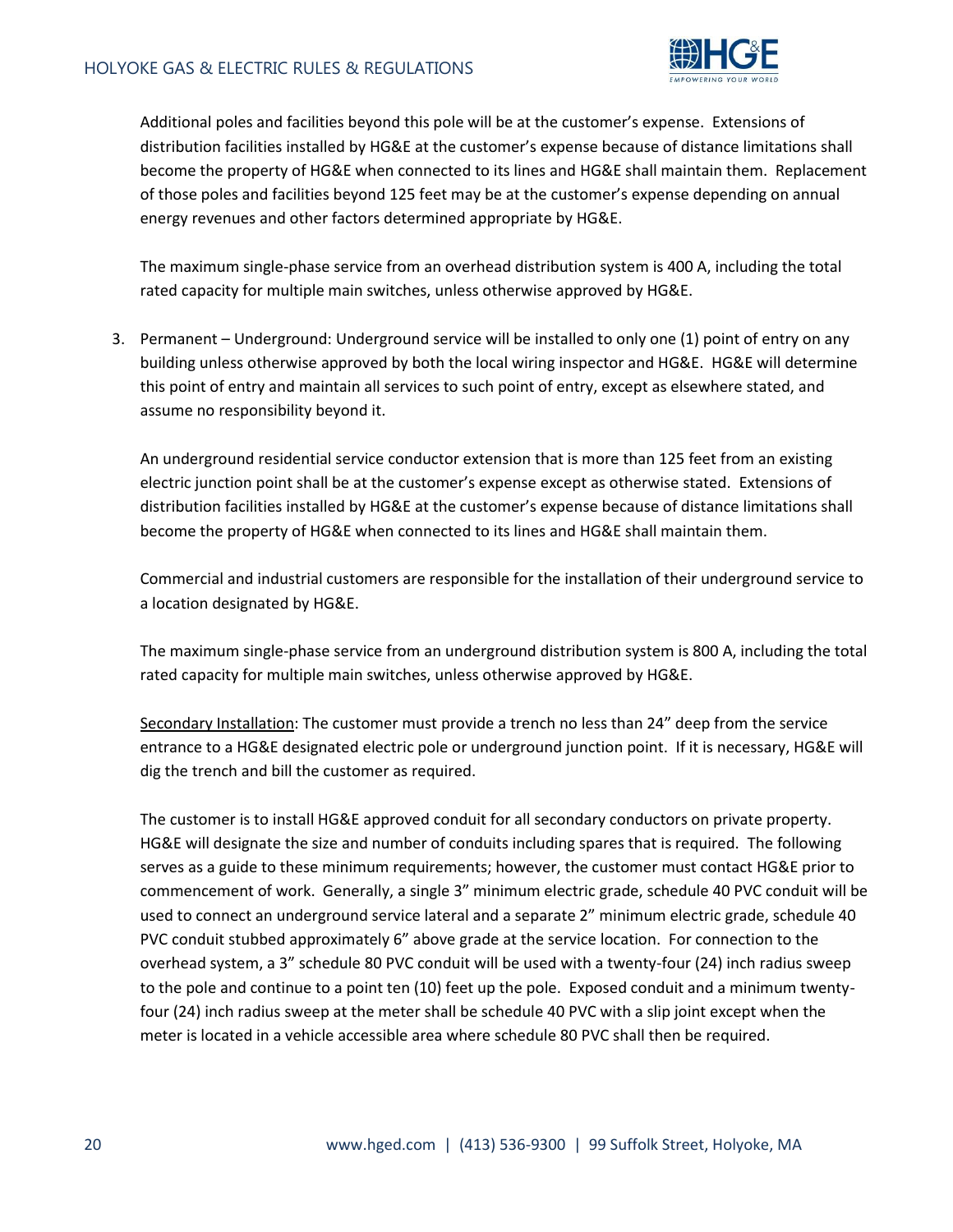

Primary installation: The customer must provide a trench no less than 30" deep from a padmounted transformer or cabinet to a HG&E designated electric pole or underground junction point. If it is necessary, HG&E will dig the trench and bill the customer as required.

A total of two (2) four 4" minimum electrical grade schedule 40 PVC conduit is required. Where installation is accessible to vehicle traffic, HG&E will make the determination on whether to use steel, schedule 80 PVC, or DB120 conduit or stronger encased in concrete for conduit installations. When service is from a pole, the customer must provide conduit for primary conductors from a point ten (10) feet up the pole to the transformer. Exposed conduit and a minimum twenty-four (24) inch radius sweep at the pole shall be schedule 80 PVC.

At the interchange between HG&E's and customer's conductors, HG&E will make the secondary connections at HG&E's expense and will supply the connectors for services 400 A or less. Multiple or larger connectors, when required, shall be provided by the customer and installed by HG&E. The customer shall leave sufficient length of cable for HG&E to make proper connections to the transformer. In no case shall conductors have less than a thirty-six (36) inch lead. The customer will be responsible for the placing of holes for the conduit entrance in the foundation, sealing of conduits where they enter the building, maintaining and repairing such conduit entrance area, and, depending on the particular location, the customer may be required to install any conduit and cabling through the building entrance and inside the building.

When, with HG&E's approval, service conductors terminate in a main switch, the customer shall provide the connectors and pay for all materials and labor that is required more than three (3) feet inside the building.

The following general rules apply where the service requires an individual transformer. Special circumstances may require HG&E at its discretion to modify the requirements of each party.

- a. The customer will supply all primary conduits, manholes/handholes, and other underground structures on private property per HG&E specifications.
- b. The customer will supply a transformer pad (vault) and ground grid constructed to HG&E specifications.
- c. The customer will provide all trenching, conduit, and restoration on private property and may be required to do so in the public way depending on project requirements.
- d. For all services greater than 400 A, the customer will supply all secondary services, including conductors, conduit, and connectors, from HG&E mains to the customer's service entrance. The customer's service begins at the transformer secondary terminals and these services are the property of the customer and are not maintained by HG&E.
- e. The customer will supply excavation for manholes/handholes, where required.
- f. HG&E will supply the primary conductors.
- g. HG&E will supply the transformer(s).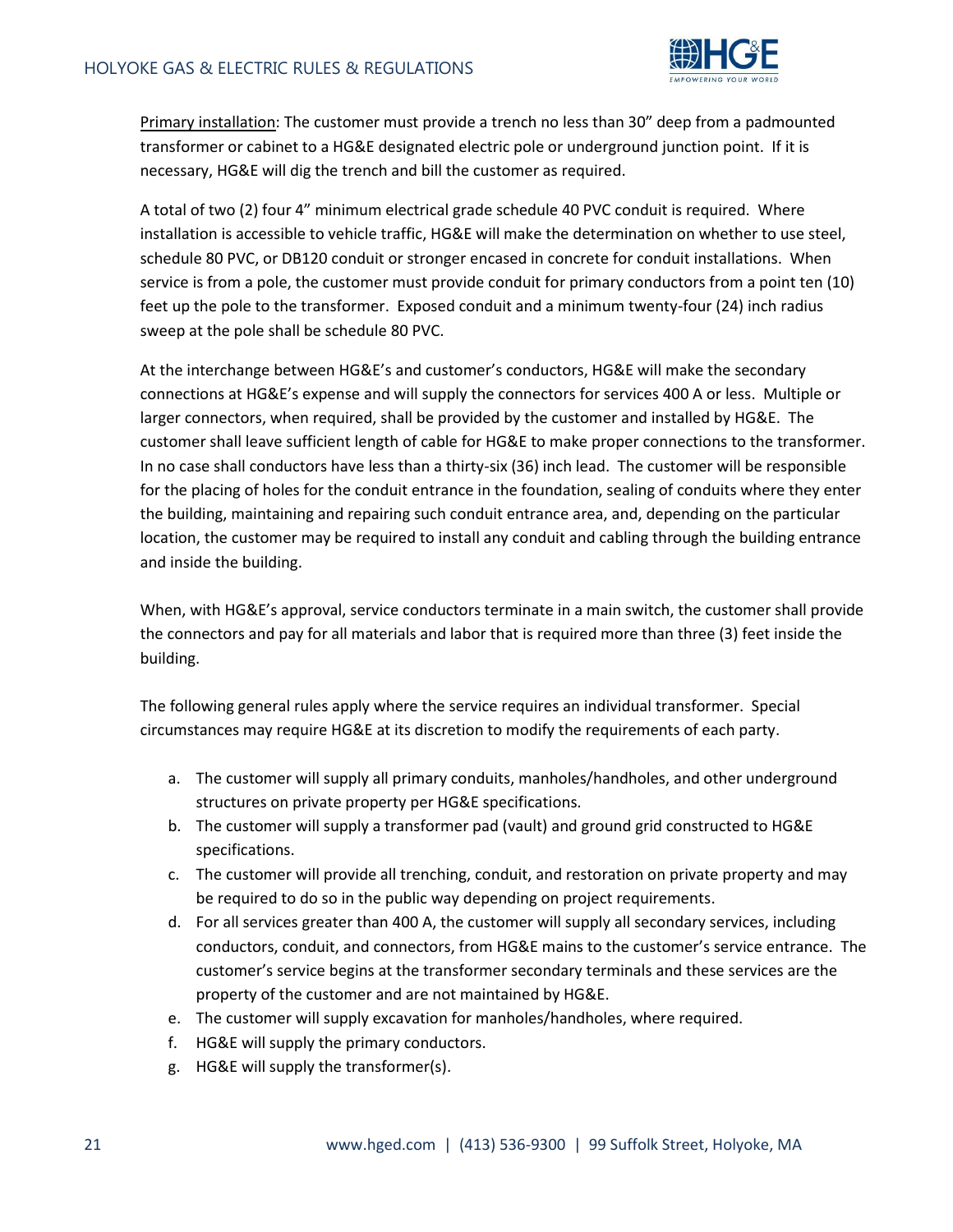

It is important that HG&E be notified of service requirements as early as possible due to long delivery times in obtaining certain materials necessary to supply service to large customers.

Underground distribution will be installed in all new residential subdivisions. It will be the responsibility of the developer and/or property owner to provide adequate lot line and grade markers and obtain proper easements required to receive electric service. The developer and/or property owner shall also pay for the installed cost of the infrastructure which shall include an adequate amount of street lighting as determined by HG&E. Underground lines cannot be installed until the site is sub-graded to within six (6) inches of finished grade and water and sewer utilities are installed. Plot plans must be submitted to HG&E prior to construction for electrical layout and design. No service will be provided without HG&E approval.

- 4. Emergency: Emergency backup service will be provided only under unusual circumstances; such as where it is necessary for public health or safety or in the case of longer than normal power outages. When the customer specifically requests such service, the customer shall be responsible for the entire cost of providing this service and thereafter for applicable monthly costs under the Standby Facilities Clause. HG&E will not guarantee to dedicate this emergency service to the customer and it may not always be possible to provide such service.
- 5. Relocation or Covering: Whenever electric lines, including any and all overhead or underground facilities, must be relocated or covered for the convenience of the customer and such relocation or covering involves more than one (1) hour of labor or it involves materials not normally carried on a line truck, HG&E shall bill the customer actual cost of the material and any labor beyond one (1) hour. Any lost or damaged material shall be billed to the customer.
- 6. Protection of HG&E Equipment: The customer shall furnish and maintain, at no cost to HG&E, the necessary space, housing, fencing, barriers, and foundations for the protection of the equipment to be installed upon the customer's premises, whether such equipment is furnished by the customer or HG&E. If the customer refuses, HG&E may at its option charge the customer for furnishing and maintaining the necessary protection of the equipment. Such space, housing, fencing, barriers, and foundations shall be in conformity with applicable laws and regulations and subject to HG&E specifications and approval.

#### **Voltage**

Standard single-phase three wire secondary services are supplied at either 120/240 volts or 120/208 volts depending on location and character of load. Standard three-phase four wire secondary services include 208Y/120 volt or 480Y/277 volt. HG&E decides which voltage is available depending upon the location.

Six hundred volt service will not be supplied to new locations or to locations where service at this voltage has previously been removed. HG&E reserves the right to discontinue 600 volt service by supplying transformers to the customer to allow the customer to convert a standard voltage to 600 volts.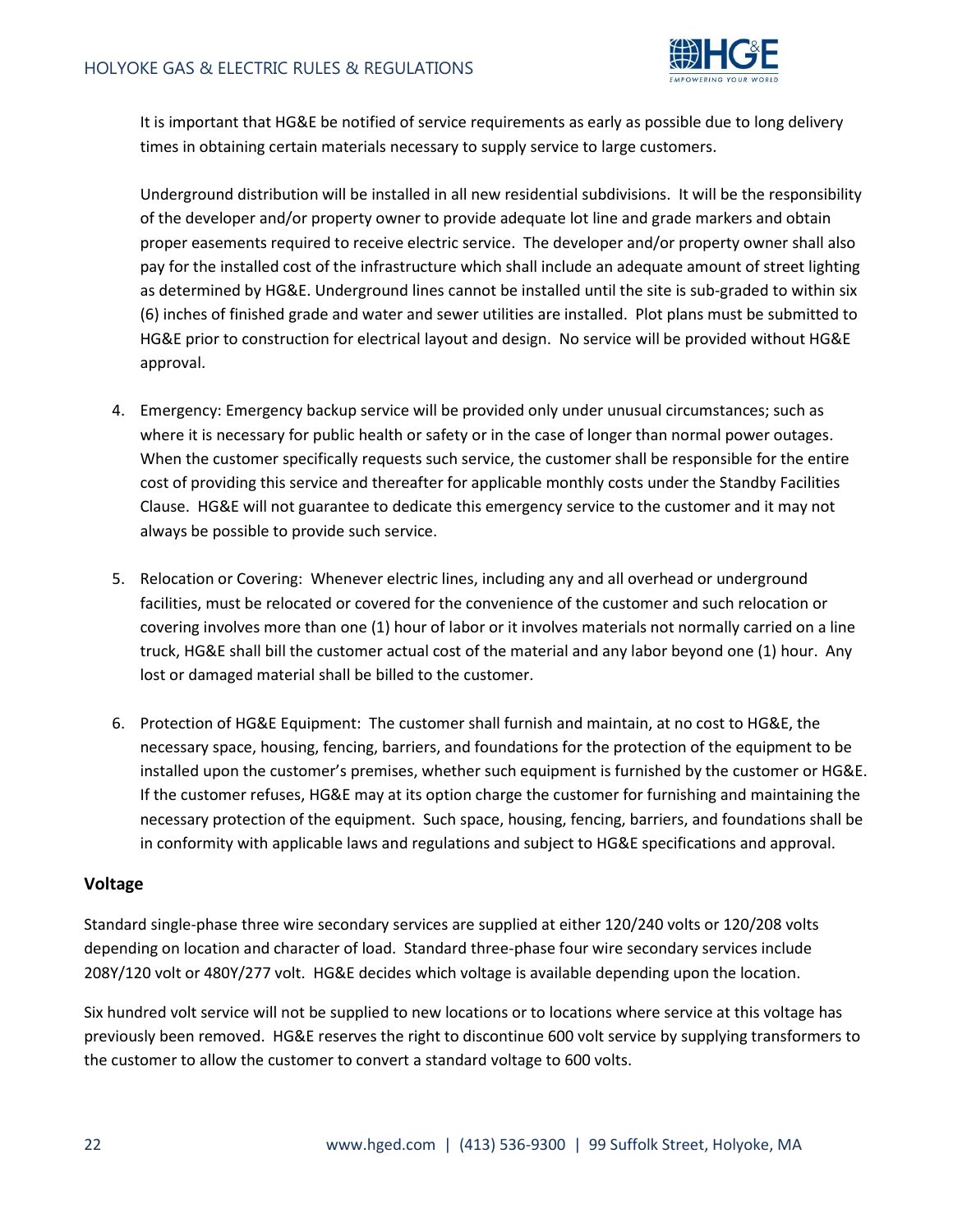

Three-phase, three wire, delta services (240, 480, or 600 volts) are no longer offered. Any changes or additions to existing delta services shall only be made with the approval of HG&E.

Primary service can be supplied at 13.8 kV or 34.5 kV as available and at the discretion of HG&E.

In accordance with the latest versions of the National Electric Code (NEC) and Massachusetts Electrical Code (MEC), there shall be only one (1) service of any one (1) voltage to each building except by special permission of the local wiring inspector. More than one (1) voltage characteristic may be supplied to each building at the discretion of HG&E. Firewalls meeting applicable safety code requirements shall be considered separate buildings.

#### **Electric Metering**

1. Installation: Electric meters will be furnished and installed by HG&E at locations to be designated by HG&E. HG&E shall determine the sizes, types, and quantities of meters. HG&E may at any time change any meter previously installed. The customer shall be responsible for furnishing and installing, as directed, the appropriate meter socket(s). Meter sockets shall be placed outside when a service is changed or upgraded unless otherwise approved by HG&E. HG&E reserves the right to temporarily shut off service to any customer whose meter socket is in poor condition and/or is a safety hazard to our personnel until it is repaired or replaced. The customer shall also be responsible for providing an instrument transformer enclosure of the approved type when required. Mounting of instrument transformers are performed by the electrical contractor; wiring by HG&E.

Should a customer request a new meter or request that a communication device be attached to the existing meter, HG&E shall provide, install, test, and maintain the meter and/or communication device. The requested meter and/or communication device must meet HG&E's requirements. The customer shall bear the cost of providing and installing the meter and/or communication device. Upon installation, the meter and/or communication device shall become the property of the HG&E and be maintained by HG&E. HG&E shall bill the customer upon installation.

Wherever primary metering is employed, HG&E will allow a 2% discount on consumption to compensate for losses and transformer ownership. If a customer requests HG&E to own and maintain transformers under a primary metering application, then HG&E will allow a 1% discount on consumption to compensate for losses. If transformers are owned by the customer under a secondary metering application, HG&E allows a 1% discount in addition to the 10% prompt payment discount on the monthly bill. The primary metering and transformer discounts do not apply to the Large General Service rate schedule, as this rate is provided at primary not secondary voltage. With the exception of those customers grandfathered by previous contracts, HG&E will assume no responsibility beyond the metering point; therefore, the customer must also own the transformers needed to step voltage down to the utilization voltage(s). HG&E reserves the right to hold a customer responsible for a primary metered service once an existing electric account has changed names. Primary metering is not normally used for loads under 1000 kVA.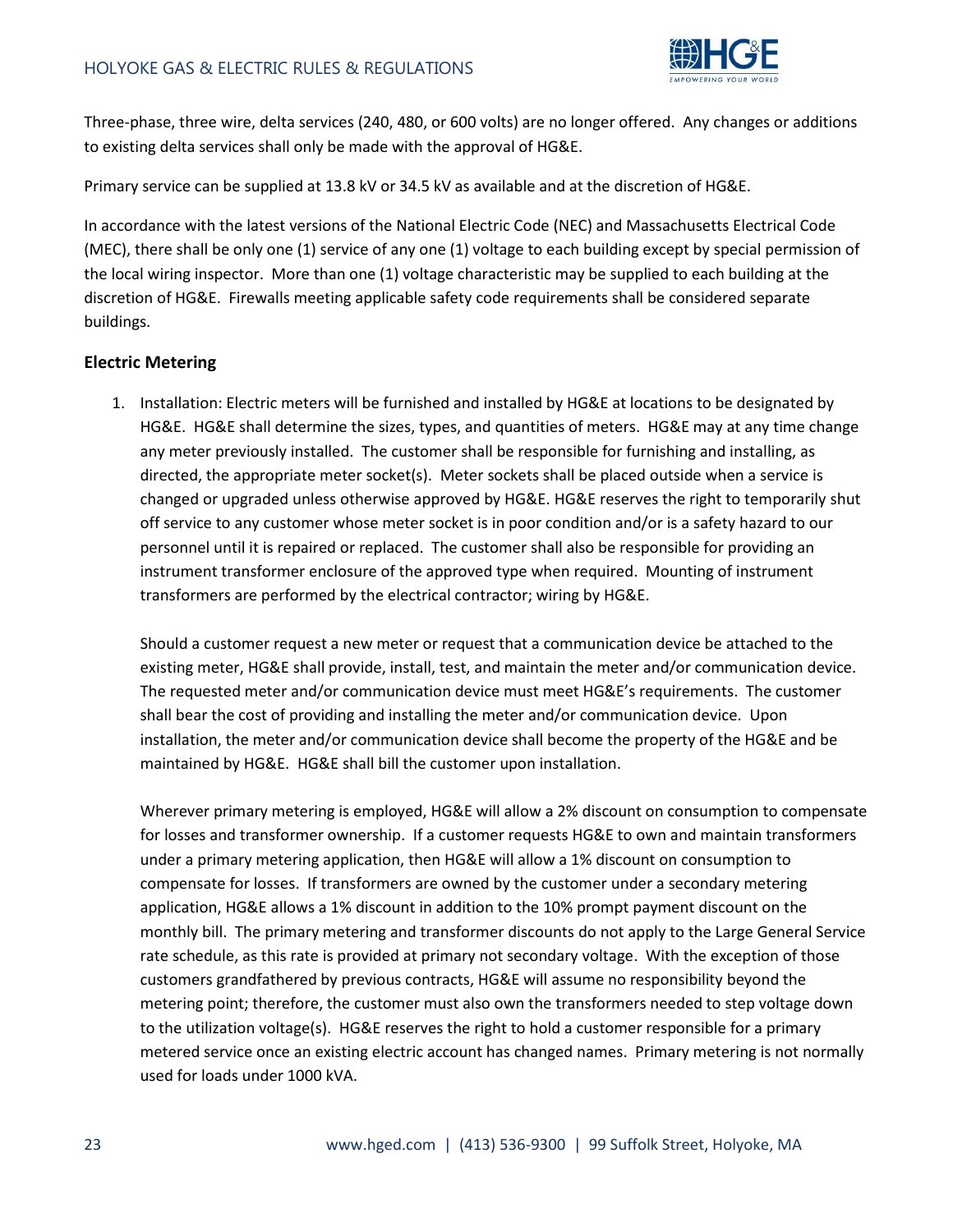

All three-phase 480Y/277 volt services and those services fed off the 216Y/125 volt network shall be installed as "cold sequence" (main disconnect is ahead of the meter) and all other self-contained singlephase or three-phase 208Y/120 volt secondary metered services shall be installed as "hot sequence" (meter is ahead of the main disconnect) unless otherwise allowed by HG&E.

In multiple dwellings, meter sockets shall be permanently marked before the meter is set to identify the apartment, area, or load to be measured by each meter.

Detailed information on any individual installation can be obtained from the HG&E Meter Department. Meters may not be removed and/or the seal broken without prior permission. If done so, the customer may be subject to labor and material charges associated with installing new meters and/or seals as well as estimated billing for any usage not recorded and possible criminal charges for meter tampering.

- 2. Location: Electric meters shall be located to provide, and continue to provide, ease of reading, maintenance, and accessibility. Meters will not be allowed in locations where, in the opinion of HG&E, they are likely to be damaged and/or difficult to read and/or inaccessible. Keys shall be required from the property owner where meters are located in a secure location. If keys are not submitted to HG&E within a reasonable timeframe, HG&E reserves the right to enter the secure location and bill the property owner as required. Unless unusual circumstances exist, meters will be located outdoors. The top of these meters shall not be more than six (6) feet from ground level and the bottom of the meter not less than three (3) feet from ground level unless approved otherwise by HG&E.
- 3. Sub-Metering & Check Metering: The resale of electricity furnished by HG&E, based on the registration of customer owned metering devices, is defined as sub-metering and is not permitted. A customer may monitor his own usage through the use of approved meters, computers, or other metering devices. Such metering is defined as check metering.
- 4. Diversion & Meter Tampering: When HG&E discontinues the supply of electricity, it may seal such service and meter switch by padlocking, replace the plug-type fuses with blank or "dummy" fuses, or remotely disconnect service to prevent the continued supply of electricity. If a customer receives unmetered service as a result of any tampering with the meter or other HG&E equipment, HG&E shall take appropriate action including, but not limited to, making changes in the meter or other equipment and rebilling the customer. The customer will be held responsible to HG&E for any use of electricity that occurs beyond the point of the meter installation. A customer may also be subject to criminal and civil penalties pursuant to the Massachusetts General Laws, Chapter 164 and applicable DPU regulations for tampering with this equipment.
- 5. Demand/Reactive Usage Requirement: HG&E determines when a reactive reading shall be obtained for the purpose of determining power factor and when a demand reading shall be obtained for either billing and/or engineering purposes. At a minimum, all accounts with monthly average consumption over 15,000 kWh for at least three (3) consecutive months shall have both.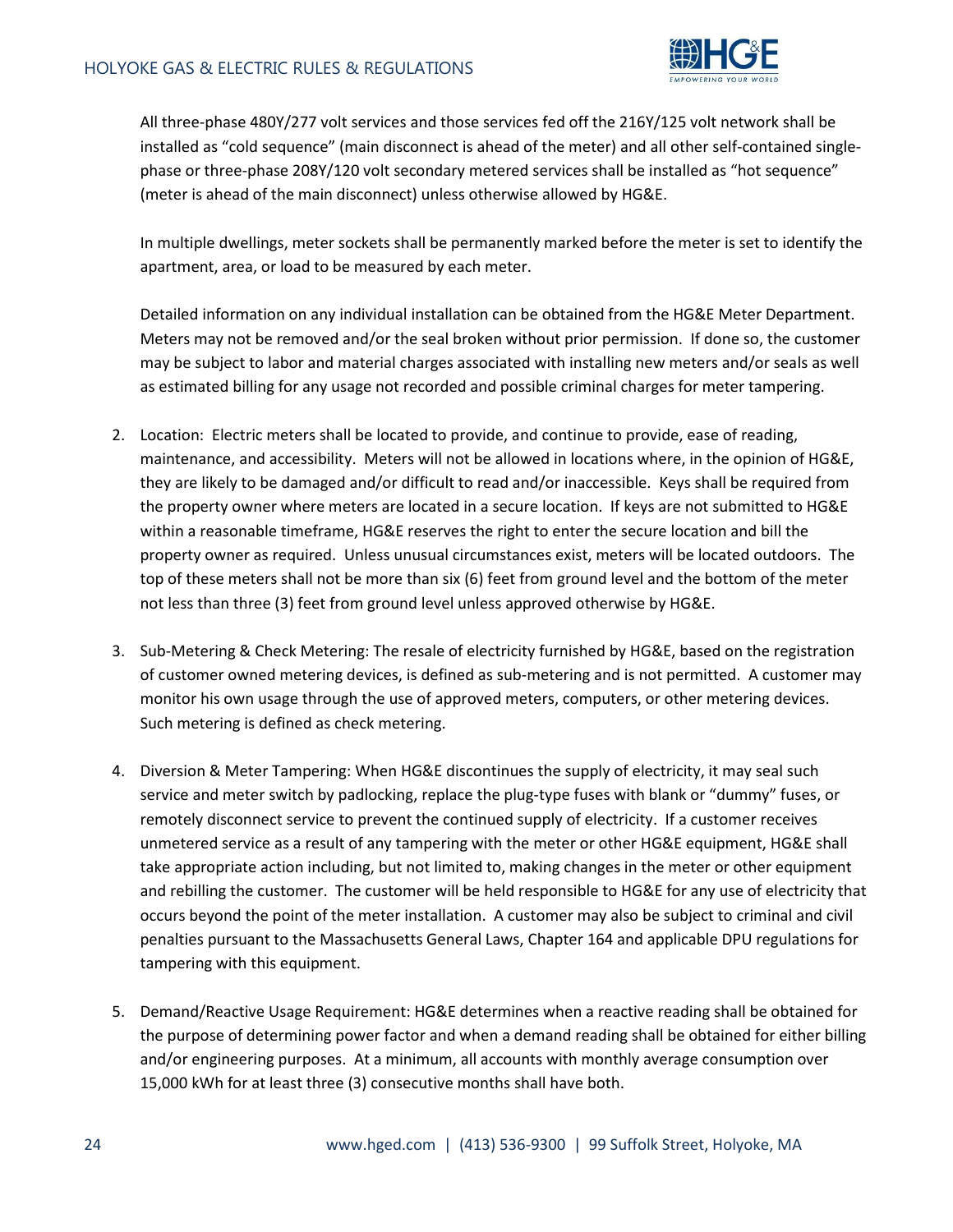

- 6. Power Factor Clause: A customer must maintain a minimum average power factor of 85% for any given month unless otherwise stated within a customer's rate schedule (i.e., Large General Service is 95% level). Power factor shall be reviewed from both a lagging and leading perspective from unity. Should a customer fail to maintain the applicable power factor, no eligible prompt payment discount or other special discounts will be allowed for that month. If a customer agrees to take prompt corrective action to correct the problem, the discount will be allowed for a maximum of four (4) consecutive months including the month of the original occurrence to allow time for the customer to correct the problem. If the customer does not agree to take corrective action or if the four (4) months have elapsed from the time of the original occurrence, the discount will be allowed only when actually earned. A customer will not be granted another grace period until twenty-four (24) months have passed since the end of the previous grace period unless the customer is a new account holder for that electric service. Customers with kVARh metering who are making a significant change in their load are expected to assess, in advance, the needed correction. HG&E may allow "reasonable time" during testing or commissioning period to avoid problems that can arise during this time. Also, HG&E may, upon case by case review, allow a discount when the applicable power factor is not maintained during a maximum six (6) month period of either ramp up or winding down of a customer's operations.
- 7. Communications: For large accounts above 100 kW, HG&E may require customers, at their expense, to provide a direct communications medium such as copper or fiber to access meters remotely.

#### **Customer Electric Equipment & Wiring**

Wiring installed on the customer's premise must conform to all applicable requirements of HG&E and the NEC as amended by the MEC. Wiring shall be inspected and approved by the local wiring inspector, acceptable to HG&E, prior to connection of new service.

No customer shall be allowed to connect or operate equipment, including electric generators, if such equipment results in lowering the quality of service supplied to nearby customers or causes safety problems on HG&E lines. In cases of this type, HG&E may disapprove the use of the equipment or may designate the conditions or times when it may or may not be used. These instructions shall be followed strictly or the service may be discontinued.

The responsibility of HG&E normally ends at the point of attachment of the customer's dwelling. HG&E assumes no responsibility for damage caused by the customer's equipment. HG&E shall permit electrical contractors, licensed by the State of Massachusetts, to cut and reconnect 120/240 volt, three-wire single-phase overhead residential services of 400 amps or less at the weatherhead to expedite work requested by customers. Failure to follow the procedures provided herein may result in additional corrective work and expense for the electrical contractors including any corrective work performed by HG&E. Electrical contractors shall be responsible for obtaining the appropriate permits from the local wiring inspector. Customers and/or contractors shall refer to the HG&E Information and Requirements for Electric Service for further detailed information.

**Homeowners are not authorized to cut and reconnect electric services.** An electrical contractor must hold an A license issued by the Commonwealth of Massachusetts or work in the capacity of an Electrical Apprentice under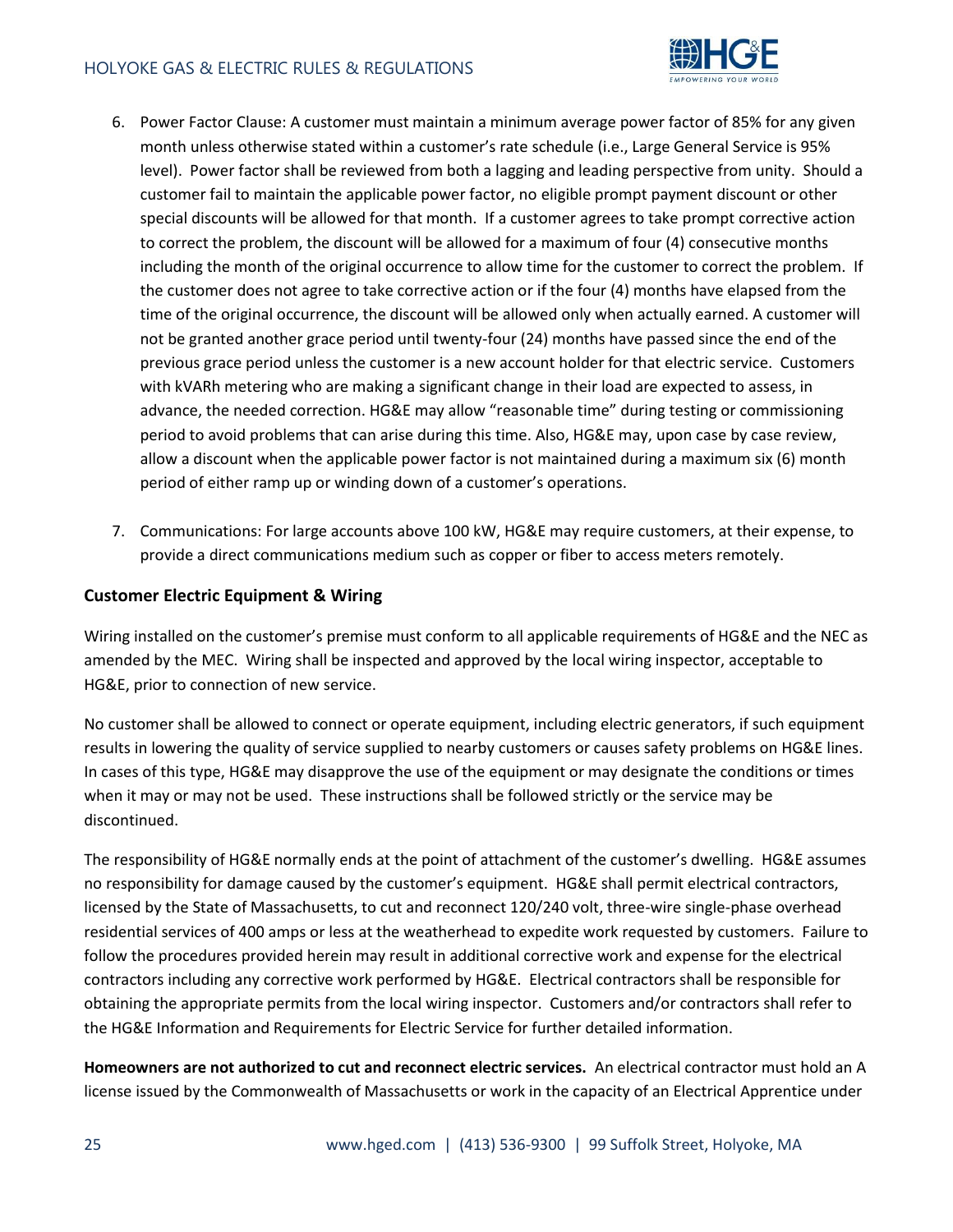

the direct supervision of a licensed electrician of an A license. Under this condition, physical work may be performed; however, the permit must be obtained by the licensee who is responsible for the work at the location.

The electrical contractor, its employees, and those under its control shall perform all work as independent contractors and shall not be deemed to be employees or agents of HG&E for any purpose. HG&E shall not be liable for direct, indirect, or consequential damages of any kind whether resulting from injuries to persons or property or otherwise arising out of an electrical contractor's work.

Where conditions require transformers to be on private property, the customer shall, if requested, provide and maintain a suitable vault, pad, or structure.

The customer shall maintain and operate its electrical equipment and appliances so as not to endanger or interfere with the service of HG&E. The customer shall utilize the electrical power under these Rules and Regulations such that the current in any ungrounded conductor shall not at any time vary more than 5% from the current in each of the other ungrounded conductors when measured at the place of delivery per IEEE 519. Voltage harmonic levels shall not exceed 5% on a regular basis with only rare conditions when this value is exceeded.

#### **Motors**

All motors over ½ horsepower (H.P.) operating on single-phase services must be connected for 240 volts. Motors of 3 H.P. and above shall be three-phase except in a network voltage area where 5 H.P. single-phase motors may be allowed. Exceptions to these conditions require HG&E approval prior to installation or use. HG&E reserves the right to require reduced voltage or reduced load starting to be installed on customer equipment when it deems necessary.

Before purchasing special equipment or before making substantial changes in load, the customer should consult with HG&E representatives. The capacity of existing service and the voltage and phase of available service should be determined prior to the purchase of new equipment. HG&E will provide information on available service when requested.

Chapter 25 of the Revised Ordinances of the City of Holyoke and NEC, as amended by the MEC, further regulates electrical wiring.

The customer shall obtain approval from HG&E prior to connecting any motor larger than indicated below:

- a. 3 H.P. for single phase, secondary service up to 600 volts.
- b. 15 H.P. for three phase, secondary service up to 600 volts.
- c. 75 H.P. for three phase, primary service of either 13.8 kV or 34.5 kV.

#### **Contract Lighting**

Contract lighting is available for a period of not less than one (1) year under a filed rate schedule. In the event of vandalism, HG&E reserves the right to remove any light fixture from service or, upon request from the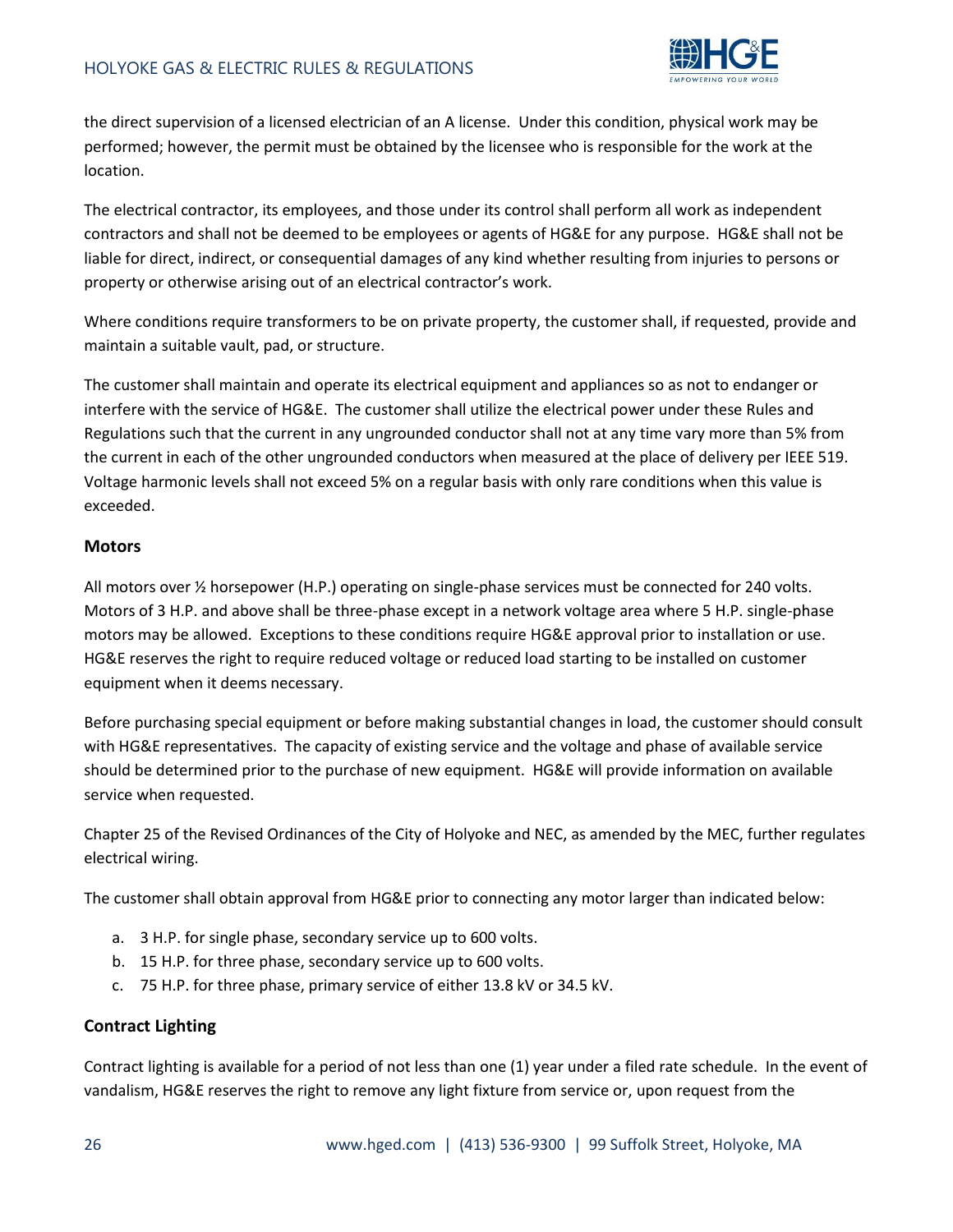

customer, replace any damaged fixture(s) beyond the standard rate provided within the filed rate schedule by purchasing a vandal-proof lens or other remediation at actual cost.

#### **Surge Protection**

Surge protection is available for a period of not less than one (1) year under a filed rate schedule. In the event of vandalism and/or tampering, HG&E reserves the right to remove any surge protection device from service.

#### **Connection Charges – New Service**

- 1. Connection charges will be based on actual costs subject to HG&E requirements stated within the Classification of Electric Service section herein. Estimates will be provided to the customer in advance and at least 50% of the estimate shall be paid up front with the balance paid upon completion.
- 2. Implementation: Payment for the above will be based on approved plans submitted to the appropriate local authorities and must be made to HG&E before construction service is installed by HG&E.
- 3. Waiver: Connection charges may be waived in lieu of taking Special Programs in effect from time to time.

#### **Alternate Electric Energy Sources**

- 1. Non-Parallel Generation (Standby or Emergency): When a customer installs emergency generation, an adequately sized double-throw disconnecting device must be provided by the customer to open all ungrounded conductors from the normal supply before connection is made to the emergency supply, in accordance with the requirements of the NEC, as amended by the MEC.
- 2. Parallel Generation: Subject to certain requirements, HG&E will permit parallel operation of generating equipment with the system. In general, automatic synchronizing must be provided by the customer together with the automatic prevention of any feed into HG&E de-energized system. The customer must contact HG&E early in the planning process and receive written approval. Standby Facility charges may apply. (See Distributed Generation Interconnection Policy & Application and Distributed Generation Purchase Power Clause for specific rates, terms, and conditions.)
- 3. Uninterruptible Power Supply: HG&E will not own, install, or operate any UPS equipment. A customer installation must provide automatic prevention of any feed into HG&E system. The customer must contact HG&E early in the planning process and receive written permission.
- 4. Distributed Energy Resources: Any customer installing a distributed energy resource (i.e. solar, hydro, storage battery, etc.) must fill out an Application for Interconnection. The application must be completed in full and project reviewed and approved by HG&E prior to the start of work. Specific requirements may vary and should be acknowledged and understood prior to the start of work. (See